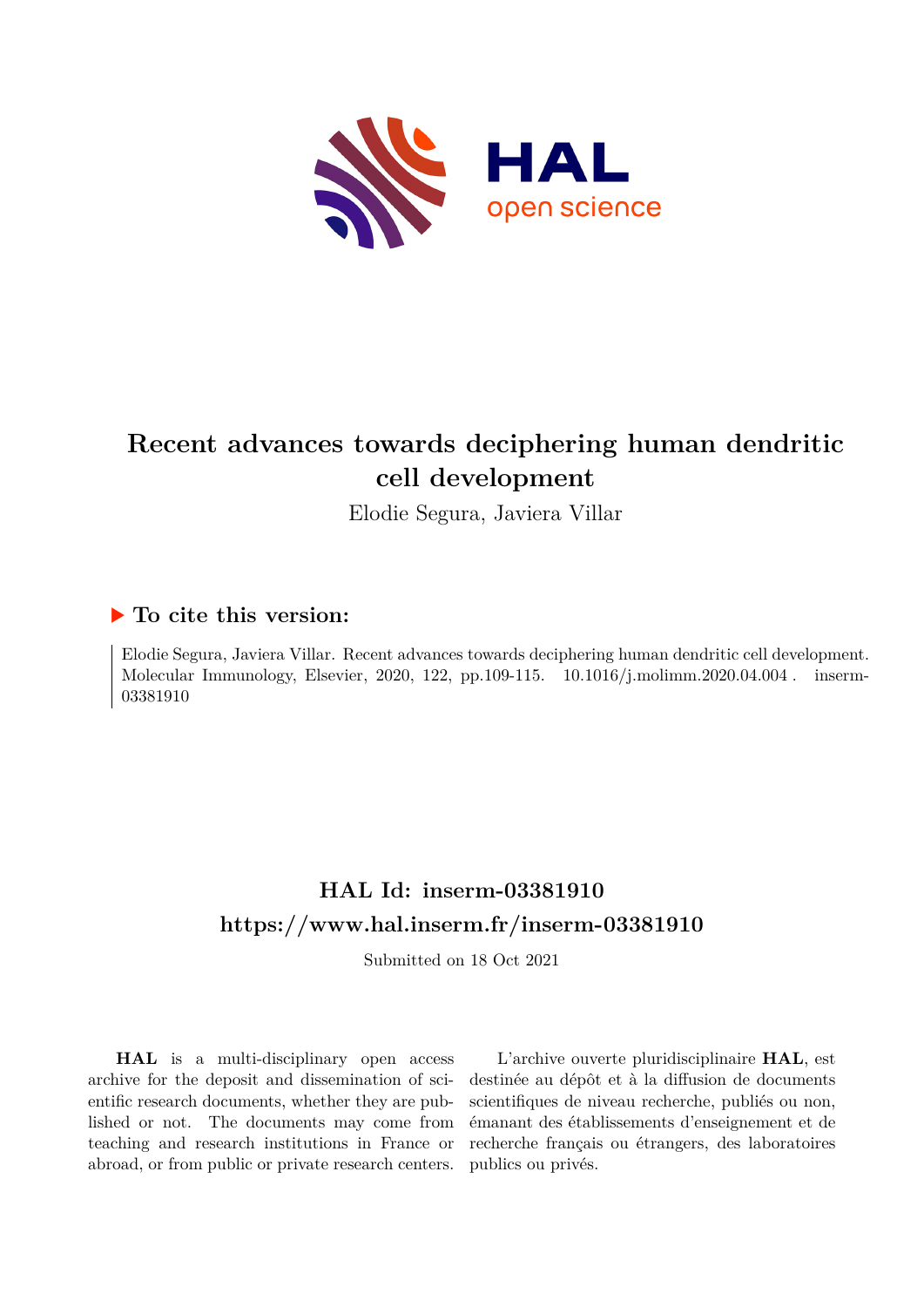# **Recent advances towards deciphering human dendritic cell development Javiera Villar<sup>1</sup> and Elodie Segura1\***

<sup>1</sup> Institut Curie, PSL Research University, INSERM, U932, 26 rue d'Ulm, 75005 Paris, France

#### **\* Correspondence:**

Elodie Segura

#### [elodie.segura@curie.fr](mailto:elodie.segura@curie.fr)

#### **Abstract**

Dendritic cell (DC) populations are the orchestrators of immune responses and arise from hematopoietic progenitors. Studies to unravel DC ontogeny have been conducted mainly in mice due to historical and practical reasons. However, understanding DC development in humans is a prerequisite for manipulating this process for therapeutic design. Here, we review the advantages and limitations of methods used to study human DC development *in vitro* and *in vivo*. In particular, we examine the *in vitro* culture systems that support the differentiation of all or some DC subpopulations. We also review recent discoveries regarding human DC precursors and factors that regulate their differentiation.

**Keywords**: dendritic cells; human; development

#### **1. Introduction**

Dendritic cell (DC) biology, classification and development have been primarily described in mice due to historical and practical reasons. DCs have been divided into several subsets based on their ontogeny: plasmacytoid DCs (pDCs) and classical DCs (cDCs) derive from hematopoïetic progenitors, while monocyte-derived DCs (mo-DCs) arise from monocytes. Langerhans Cells, which derive from embryonic self-renewing precursors, have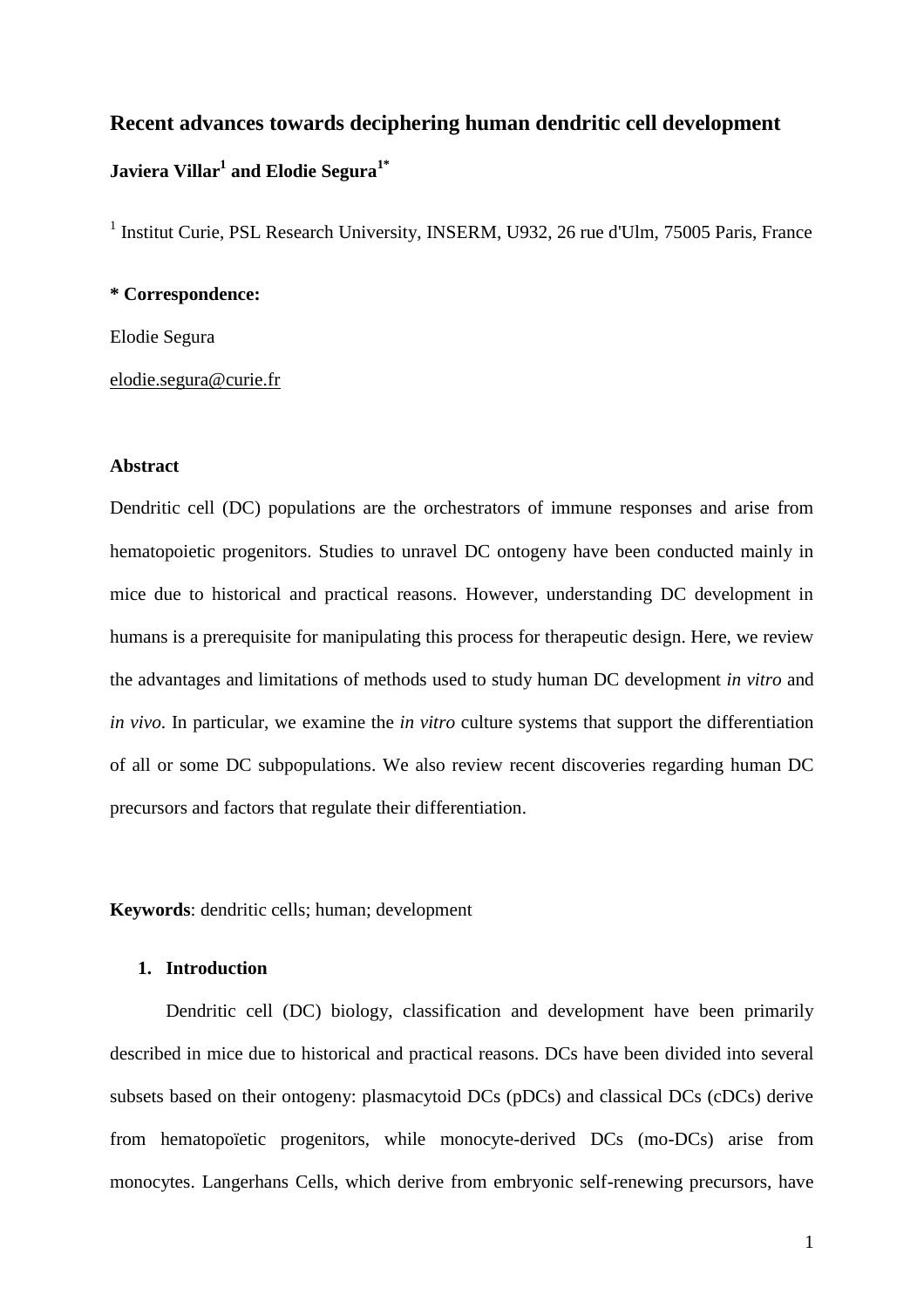been re-classified as belonging to the macrophage family, and will not be covered in this review.

In the past ten years, analyzing human DCs directly extracted from tissues, and establishing correlations with mouse DCs, has gained considerable attention. Pioneer comparative transcriptomic studies have demonstrated the homology between mouse and human DC subsets (Crozat et al., 2010; Robbins et al., 2008). Human DC comprise pDCs (expressing CD123/IL-3RA and CD303/BDCA2/CLEC4C), cDC1 (expressing CD141/BDCA3/THBD, CLEC9A/DNGR1 and XCR1), cDC2 (expressing CD1b, CD1c/BDCA1, and Fc $\varepsilon$ RI) and mo-DCs (expressing CD1a, CD1c and CD14). Moreover, recent high-resolution analyses have evidenced heterogeneity in human cDC2, with the identification of a previously overlooked DC3 subset (expressing CD1c, CD14 and CD163) in blood and bone marrow (Cytlak et al., 2019; See et al., 2017; Villani et al., 2017).

DC development from hematopoietic stem cells (HSCs) requires the coordinated action of cytokines and transcription factors (TFs). Mouse models have enabled major conceptual advances in our understanding of these processes. Efforts have also been made to translate these findings to the human situation. Here we review the experimental strategies employed to analyze DC development in humans, and summarize findings regarding human DC development, including the imprinting of DC lineage bias in early hematopoietic progenitors and the developmental pathway of the DC3 population.

#### **2. Methods used to analyze human DC development**

Genetic fate mapping and lineage tracing experiments have considerably advanced our understanding of mouse DC ontogeny. For obvious reasons, these experimental approaches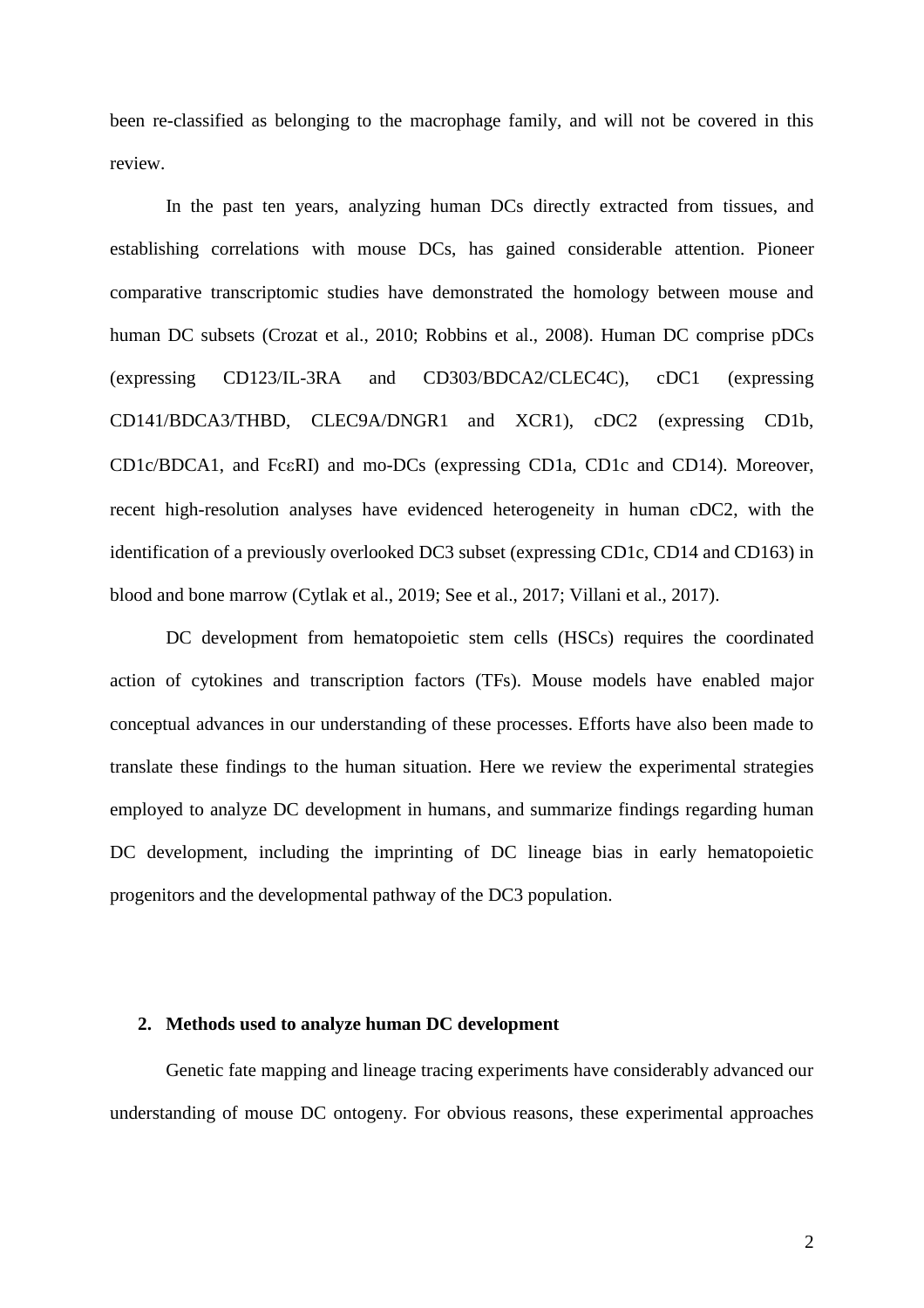are not transferable to human settings. In this context, alternative strategies have been developed to study the development of DCs in humans.

#### **2.1** *In vitro* **culture systems**

*In vitro* culture is a powerful tool to assess the developmental potential of hematopoietic progenitors. Several culture systems supporting the simultaneous differentiation of all DC subsets have been developed (**Table 1**). They have been used to differentiate *in vitro* a variety of human progenitors*:* stem cells (HSC, in general defined as CD34<sup>+</sup>CD38<sup>-</sup>CD45RA<sup>-</sup> and ideally CD90<sup>+</sup>CD49f<sup>+</sup>), multi-lymphoid progenitors (MLP), pre-DCs or monocytes. Culture models differ in cytokine cocktails and/or co-culture with stromal cell lines. DC differentiation can be obtained by culturing progenitors with combinations of cytokines, mainly Flt3L but also stem cell factor (SCF), interleukin 7 (IL-7), thrombopoietin (TPO), granulocyte/macrophage colony-stimulating factor (GM-CSF) and/or interleukin 4 (IL-4) (Breton et al., 2015; Goudot et al., 2017; Harada et al., 2007; Proietto et al., 2012). One major weakness of this method is the need for an *a priori* knowledge of the cytokines to use. Cytokine cocktails potentially influence the outcome of the culture, and can bias fate decisions of the progenitors.

The addition of stromal cells can significantly improve the output of these cultures. In addition, it allows single-cell clonal cultures of progenitors to address their differentiation potential. OP9 is a mouse stromal cell line that has been used to facilitate differentiation of human pDCs (Schotte et al., 2004), while the stromal cell line MS5 supports other hematopoietic lineages in addition to DCs (Lee et al., 2015a). For instance, MS5 with Flt3L +  $SCF + GM-CSF$  supports the development of cord blood  $CD34<sup>+</sup> HSC$  into granulocytes, monocytes, lymphoid cells and *bona fide* DCs (Lee et al., 2015a). In addition, the combination of OP9 and MS5 together with  $F1t3L + SCF + GM-CSF$  allows the differentiation of DCs, granulocytes, monocytes, megakaryocytes, erythrocytes, NK and B

3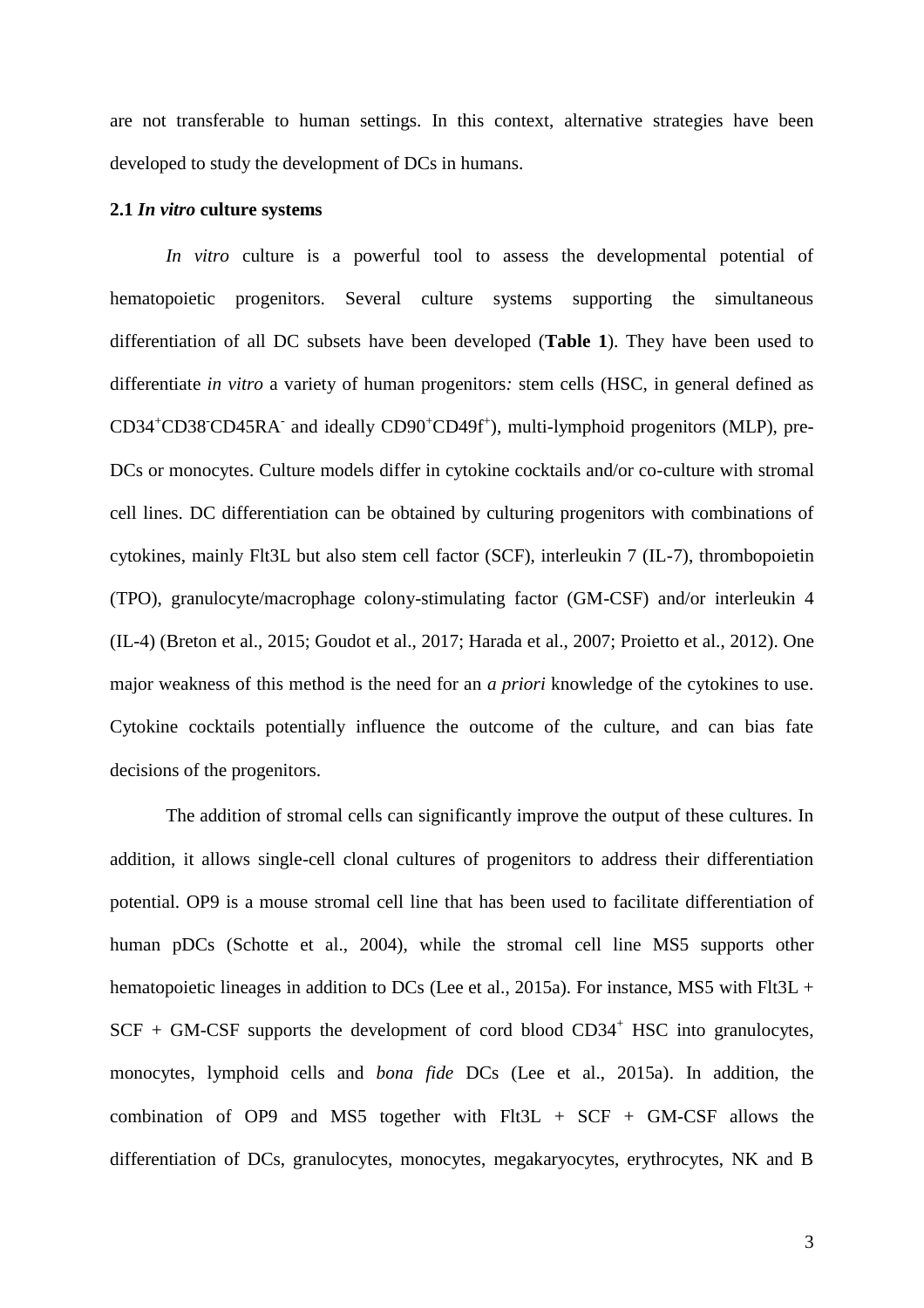cells (Lee et al., 2017). Although stromal cell lines are widely used, the molecular mechanism by which OP9 or MS5 monolayers support the development of DCs remains unclear.

Another strength of *in vitro* cultures is the fact that it allows the manipulation of the system in order to address the role/importance of candidate molecules in DC development. An example is the silencing of TFs in human progenitors (Goudot et al., 2017; Poulin et al., 2012; Schotte et al., 2004). Manipulation of OP9 stromal cells (Dontje et al., 2006) has also revealed the role of Notch ligands in cDC1 differentiation (Balan et al., 2018; Kirkling et al., 2018).

While *in vitro* culture can provide definitive evidence of the differentiation potential of a putative progenitor, it remains unclear which *in vitro* system better recapitulates the *in vivo* development of human DCs. Caution should be taken to evaluate how closely the cells obtained *in vitro* resemble the *in vivo*-generated ones. Researchers have used comparative transcriptomics and functional assays to address this question (Balan et al., 2018, 2014; Goudot et al., 2017; Lee et al., 2015b; Villani et al., 2017).

#### **2.2 Humanized mice**

Humanized mice can be used to address the developmental potential of human hematopoietic progenitors in an *in vivo* context. Human progenitors are injected into mice with severe immunodeficiency that limits the rejection of human cells. To achieve efficient engraftment, host murine NK cells are particularly limiting. A solution to this has been the injection of antibodies against  $IL2R\beta$  (anti-CD122) to deplete murine NK cells (Ding et al., 2014) or the use of mice lacking NK cells by knockout of IL2R $\gamma$  (CD132), such as the nonobese diabetic–severe combined immunodeficiency (NOD-SCID)/IL2ry<sup>null</sup> (NSG mice) (Ishikawa et al., 2007; Poulin et al., 2012) or the RAG-2<sup> $\gamma$ </sup>  $\gamma$ <sup>-</sup> mice (Schotte et al., 2004) that also lack T and B lymphocytes. For example, sublethally irradiated NSG newborn mice are efficiently reconstituted by human CD34<sup>+</sup> HSCs (Ishikawa et al., 2007; Poulin et al., 2012).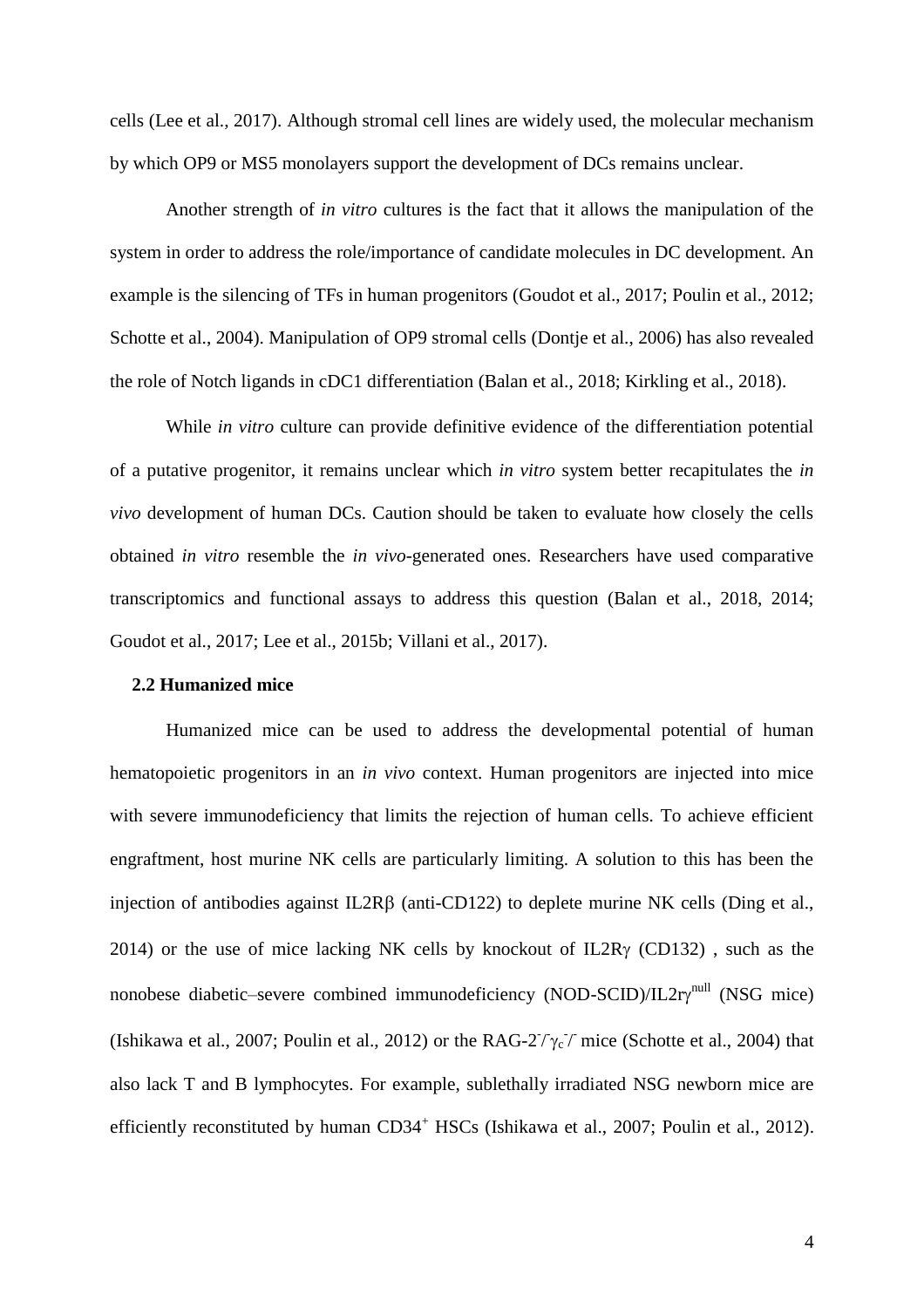The different models of humanized mice are extensively reviewed elsewhere (Legrand et al., 2006; Li and Di Santo, 2019; Theocharides et al., 2016).

One major limitation is the lack of complete cross-reactivity between human and mouse cytokines, making it necessary to supplement mice with human cytokines. In particular, human HSC differentiation towards the monocyte/macrophage and DC lineages in these models is inefficient unless human cytokines are provided. For example, administration of human Flt3L enhances the differentiation of cDC subsets from CD34<sup>+</sup> progenitors (Ding et al., 2014). To circumvent this issue, NSG-SGM3 mice have been developed (NOD.Cg-Prkdcscid-IL2rg<sup>tmlWjl</sup> Tg(CMV-IL3,CSF2,KITLG)1Eav/MloySzJ), which constitutively express human IL-3, GM-CSF and SCF (Lee et al., 2017). One caveat of this approach remains the choice of specific cytokines and their doses, which may not be physiological and could bias progenitor differentiation towards one lineage at the expense of others.

#### **2.3 Hematopoietic stem cell transplantation**

Transplantation of bone marrow cells in humans represents an opportunity for the *in vivo* study of the replacement kinetics of DCs. Recipient and donor cells can be distinguished based on mismatch, for instance HLA mismatch or gender mismatch by using fluorescent *in situ* hybridization (FISH) with X/Y probes (Haniffa et al., 2009; Richter et al., 2018). Patients undergoing HSC grafts are biopsied at different intervals, allowing the analysis of the replacement of short-lived recipient cells by donor cells while long-lived cells remain of recipient origin. Observations from these experiments remain very limited due to difficult access to patient samples. However, they provide valuable information on the life span of DCs in different tissues.

#### **2.4 Human immunodeficiencies**

Genetic studies of human primary immunodeficiencies allow defining the contribution of specific proteins in the development of immune cells. The main advantage of this approach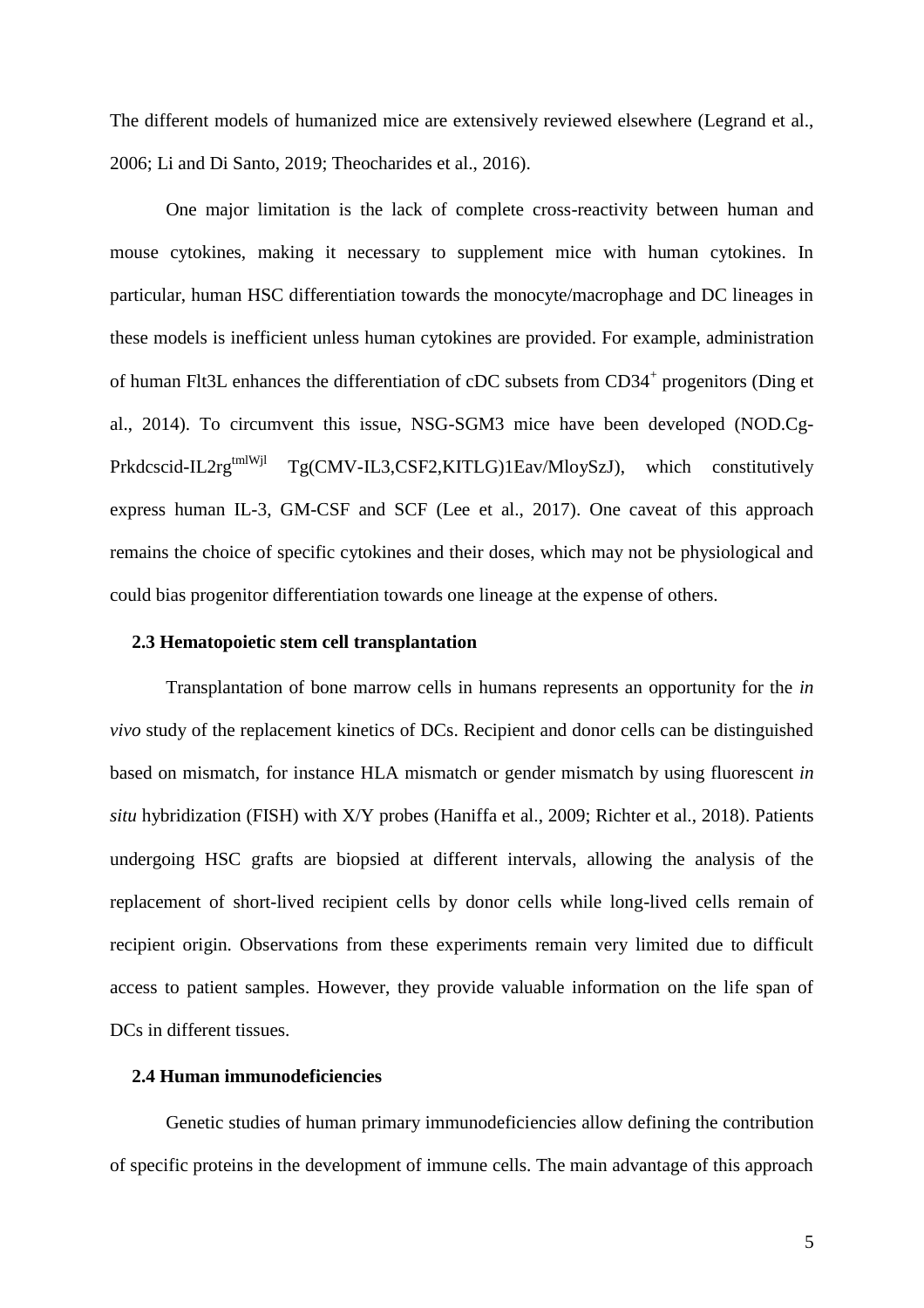is that it does not require any manipulation nor *a priori* knowledge to establish the relationship. Although the identification of patients clearly limits the use of this method, it has been successful in demonstrating the role of several TFs in the differentiation towards cDC, pDC and monocytes (Bigley et al., 2018; Cisse et al., 2008; Cytlak et al., 2018; Dickinson et al., 2011; Hambleton, 2011; Kong et al., 2018).

#### **2.5 Injection of cytokines to healthy volunteers**

The injection of cytokines to human volunteers enables the *in vivo* study of the importance of certain cytokines (Breton et al., 2015; Dutertre et al., 2019; Maraskovsky et al., 2000; Pulendran et al., 2000). Volunteers receive daily subcutaneous injections of Flt3L for 5- 14 days, and cell numbers are assessed in peripheral blood. These studies have confirmed the major role of Flt3L in sustaining cDC development. However, a major limitation of these experiments is that the injection of high cytokine concentrations does not resemble physiological conditions, which may induce artifacts that are difficult to control for.

#### **2.6 Transcriptomic analysis**

RNA sequencing of bulk samples or single cells allows an unbiased comparison of DC subsets or progenitors in different states. Transcriptomic analysis should be systematically used to compare *in vitro*-differentiated DC subsets with their *in vivo* or mouse counterparts (Balan et al., 2014; Goudot et al., 2017; Lee et al., 2015b; Villani et al., 2017). scRNAseq can be used to identify rare populations in unmanipulated patient samples. When several cellular states are present simultaneously in a sample, scRNAseq data can inform on developmental pathways by analyzing trajectory inference in a pseudo-time. However, results can significantly vary according to the computational method used. To solve this problem, experts advise to compare several algorithms, depending on the topology of the expected trajectory, in order to get robust results and choose the most accurate methods (Saelens et al., 2019).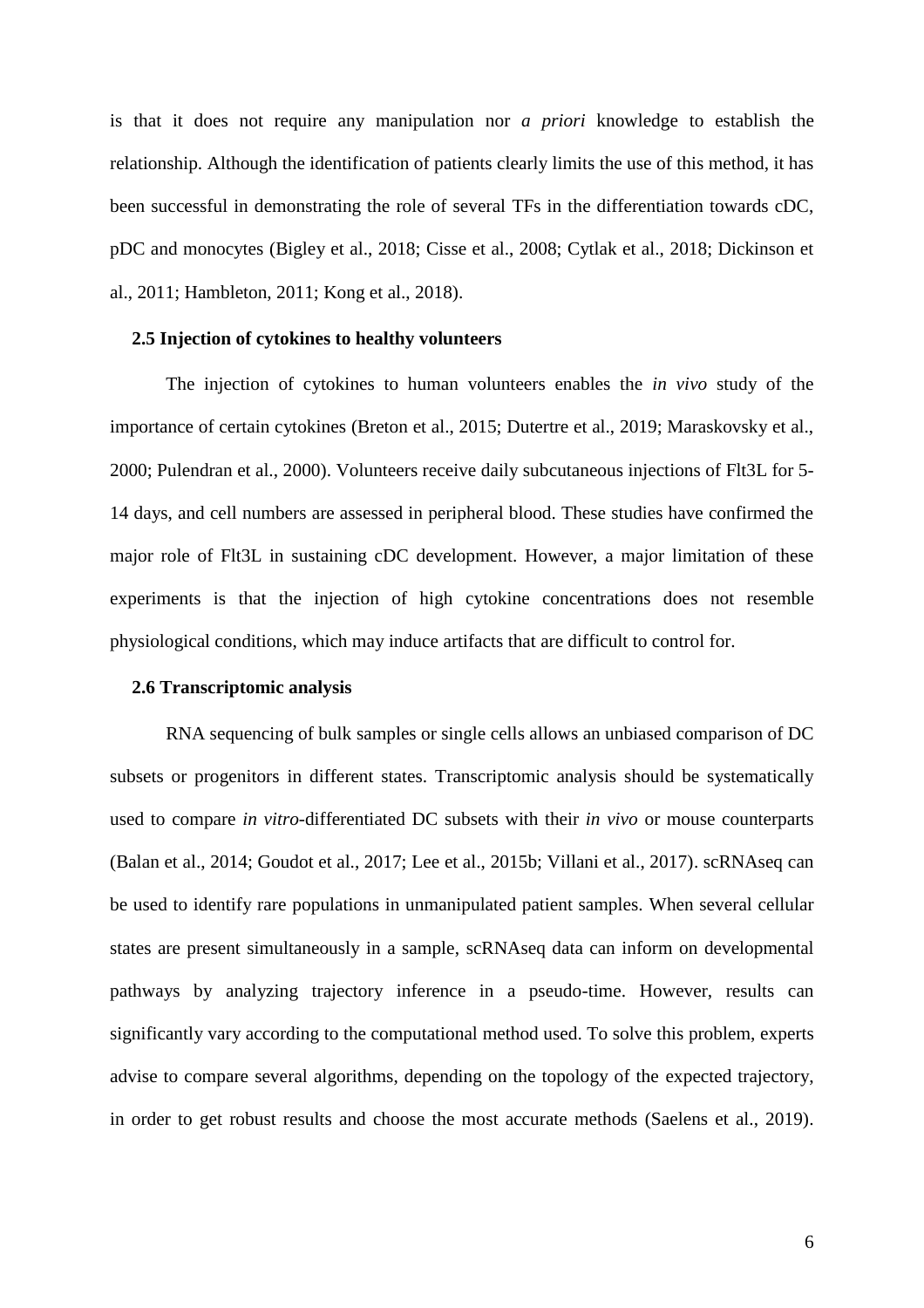Certainly, the main advantage of scRNAseq is that unbiased analysis of biological processes may lead to unexpected findings.

#### **3. DC development**

Human DCs have been described in lymphoid organs as well as in numerous peripheral tissues. Transcriptomic analysis has shown that DC subset identity is strongly imprinted by their ontogeny (Heidkamp et al., 2016). However, mucosal tissue DCs possess specific transcriptomic signatures, which likely result from the influence of micro-environmental signals on the final steps of their differentiation.

#### **3.1 Life cycle of human DCs**

DCs have a very limited life span and are constantly replenished in the periphery by hematopoietic progenitors. Study of skin antigen presenting cells after bone marrow transplantation showed that dermal recipient DCs are almost completely replaced after 40 days, while recipient macrophages persist in the dermis 1 year after transplantation (Haniffa et al., 2009). Similarly, intestinal recipient DCs are completely replaced 6 weeks after bone marrow transplantation (Richter et al., 2018). The homeostasis of DC subsets therefore relies on the migration and *in situ* differentiation of hematopoietic precursors. Of note, DCs have been identified in several fetal tissues (McGovern et al., 2017; Park et al., 2020; Popescu et al., 2019) after the development of HSCs and the onset of definitive hematopoiesis (in contrast to yolk-sac derived tissue macrophages or Langerhans Cells), suggesting that DC development starts early in life.

#### **3.2 DC precursors**

The classical view of an ontogenic tree with a series of dichotomous fate decisions has been challenged in the past few years. Accumulating evidence shows that hematopoietic progenitors possess a developmental bias, observed already at early stages.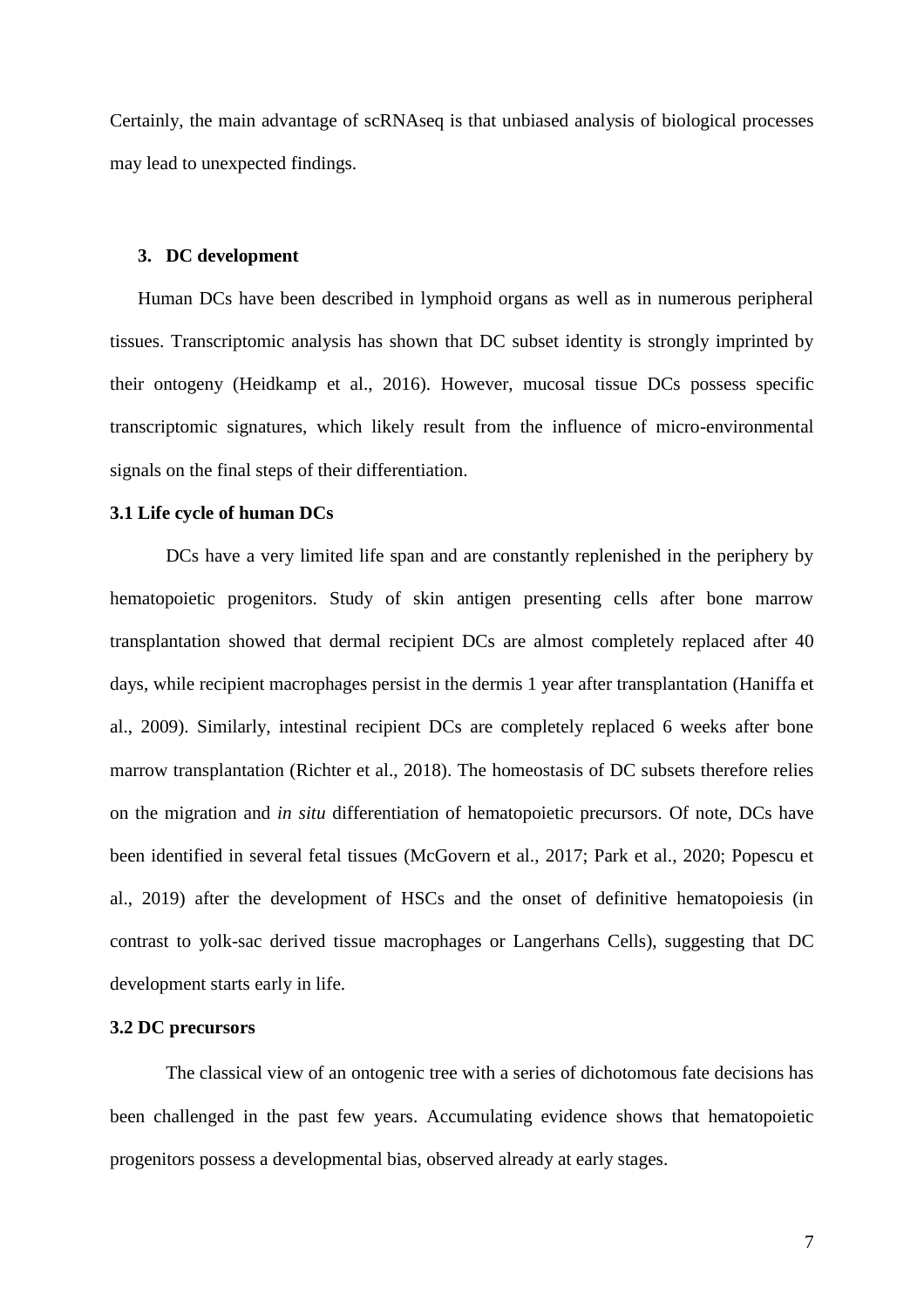The classical model proposed that DCs arise from the common myeloid progenitor (CMP) that was thought to co-segregate with the lymphoid multipotent progenitor (LMPP) from the HSC multipotent progenitors (MPP). However, lymphoid progenitors are not lymphoid-restricted but also give rise to pDC, cDC1 and cDC2 *in vitro* and *in vivo* when transplanted to NGS mice (Doulatov et al., 2010; Helft et al., 2017; Ishikawa et al., 2007; Lee et al., 2017). DCs derived from "myeloid" and "lymphoid" progenitors are transcriptionally identical (Helft et al., 2017; Ishikawa et al., 2007), suggesting either that there are two DC developmental pathways or, more likely, that when defined by a restricted number of surface markers, DC-primed progenitors can phenotypically resemble both myeloid and lymphoid progenitors (**Figure 1**).

On the other hand, it was recently shown that the common myeloid progenitor (CMP) is divided into two subpopulations with different myeloid potential: a CD131 $^+$  subset that expresses the TF Gata1 (CMP-Gata1<sup>+</sup>) and a CD114<sup>+</sup> subset (CMP-Gata1<sup>-</sup>). The former is restricted to the megakaryocyte/erythrocyte and mastocyte/basophil/eosinophil lineages, the latter is restricted to monocyte and neutrophil lineages (Drissen et al., 2019), while DC potential was not addressed. Human granulocyte-monocyte-DC progenitors (GMDP) transit towards monocyte-DC progenitors (MDP) and finally towards committed DC progenitors (CDP) that produce cDCs and pDCs (Lee et al., 2015b). In healthy individuals, CDP are found in cord blood and in the bone marrow (Lee et al., 2015b).

The DC lineage bias is observed from HSC-MPP, through LMPP, CMP and GMDP, and correlates with TF expression (**Figure 1**). For example, cDC1-lineage specification in HSC-MPP is enforced by IRF8/PU.1 ratio (Lee et al., 2017). Recent work shows that GMDP can be divided into subpopulations based on IRF8 expression. IRF8<sup>high</sup> GMDP are restricted to pDC, cDC1 and cDC2, while IRF8<sup>low</sup> GMDP transit to a "monocytic" pathway that also gives rise to DC3 (Cytlak et al., 2019). Therefore, phenotypically defined progenitors are not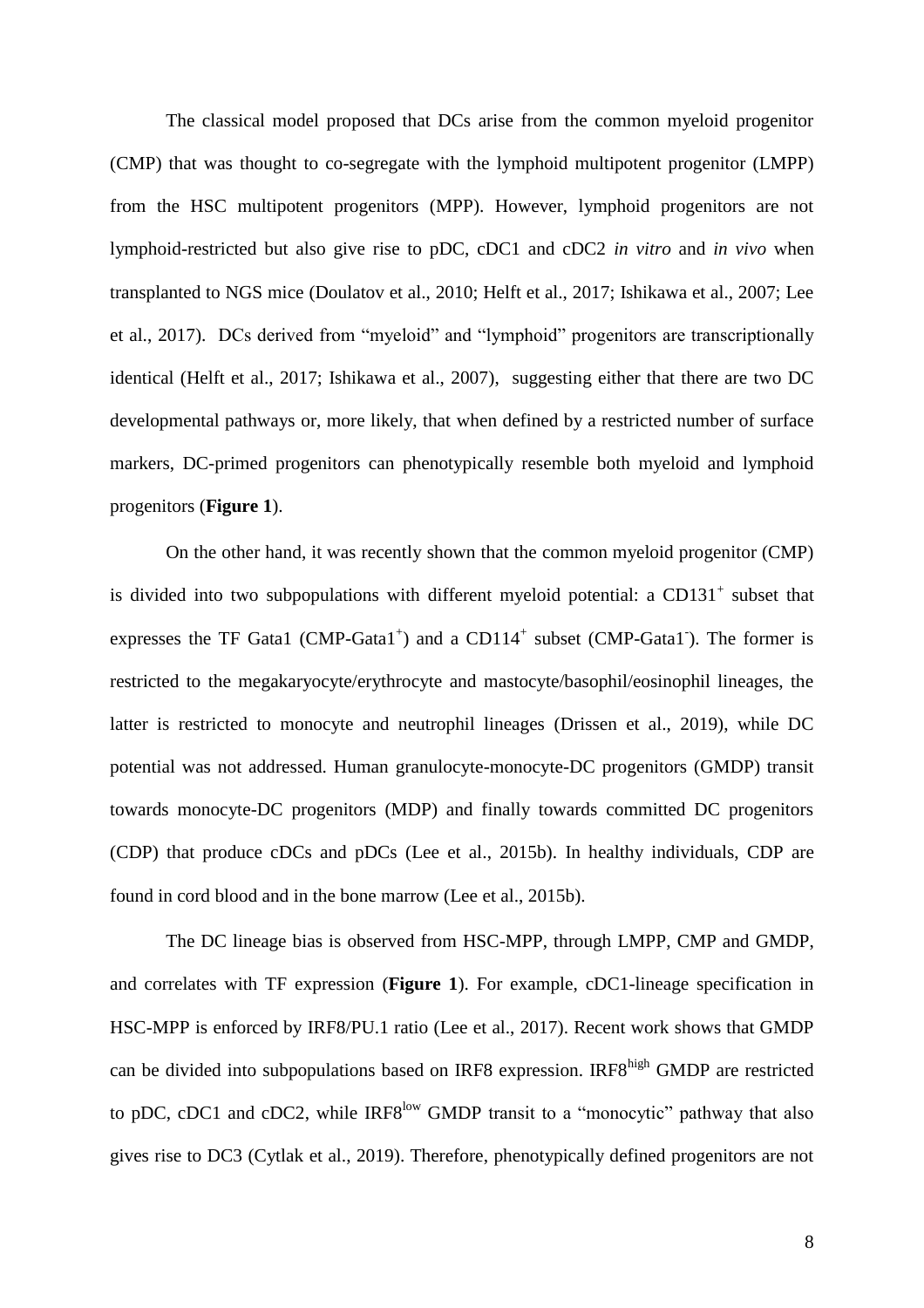considered anymore as homogeneous multipotent populations, but rather a mixture of preprimed cells that share the same temporary phenotype.

Pre-cDCs are the immediate precursors of cDCs (Breton et al., 2015). These cells are found in diverse lymphoid tissues, such as blood, bone marrow, spleen and tonsils, but not in skin (Alcántara-Hernández et al., 2017). Initially they were described by direct comparison to their mouse counterpart. Pre-cDCs have also been identified by unbiased single cell transcriptomics of blood cells (See et al., 2017; Villani et al., 2017) and high-dimensional flow cytometry approaches (Alcántara-Hernández et al., 2017; Dutertre et al., 2019). Clonal analysis of hematopoietic progenitors shows that pre-cDCs derive from the CDP. Moreover, pre-cDCs are transcriptionally pre-committed to become cDC1 or cDC2 (Breton et al., 2016; Ma et al., 2019).

Monocytes can also be direct precursors of DCs, referred to as mo-DCs (Sallusto and Lanzavecchi, 1994). Mo-DCs arise *in vitro* in different culture conditions (detailed in **Table 1**) and have been identified *in vivo* in mucosal or inflamed tissues (reviewed in Coillard and Segura, 2019). In contrast to pre-cDCs, monocytes are not transcriptionally pre-committed to become DCs versus macrophages (Goudot et al., 2017).

#### **4. Regulation of DC development**

#### **4.1 Cytokine requirements**

Flt3L is the most important cytokine in DC development and expansion. Initial observations in healthy volunteers injected with Flt3L showed a dramatic increase in the number of cDCs (Lin<sup>T</sup>HLA<sup>+</sup>CD11c<sup>+</sup>) and pDCs (Lin<sup>T</sup>HLA<sup>+</sup>CD11c<sup>-</sup>CD123<sup>+</sup>) in peripheral blood (Pulendran et al., 2000), as well as  $CD14<sup>+</sup>$  monocytes (Maraskovsky et al., 2000). In addition, injection of Flt3L also increases pre-cDC population (Breton et al., 2015) and circulating DC3 (Dutertre et al., 2019). In mice reconstituted with cord blood CD34<sup>+</sup> cells and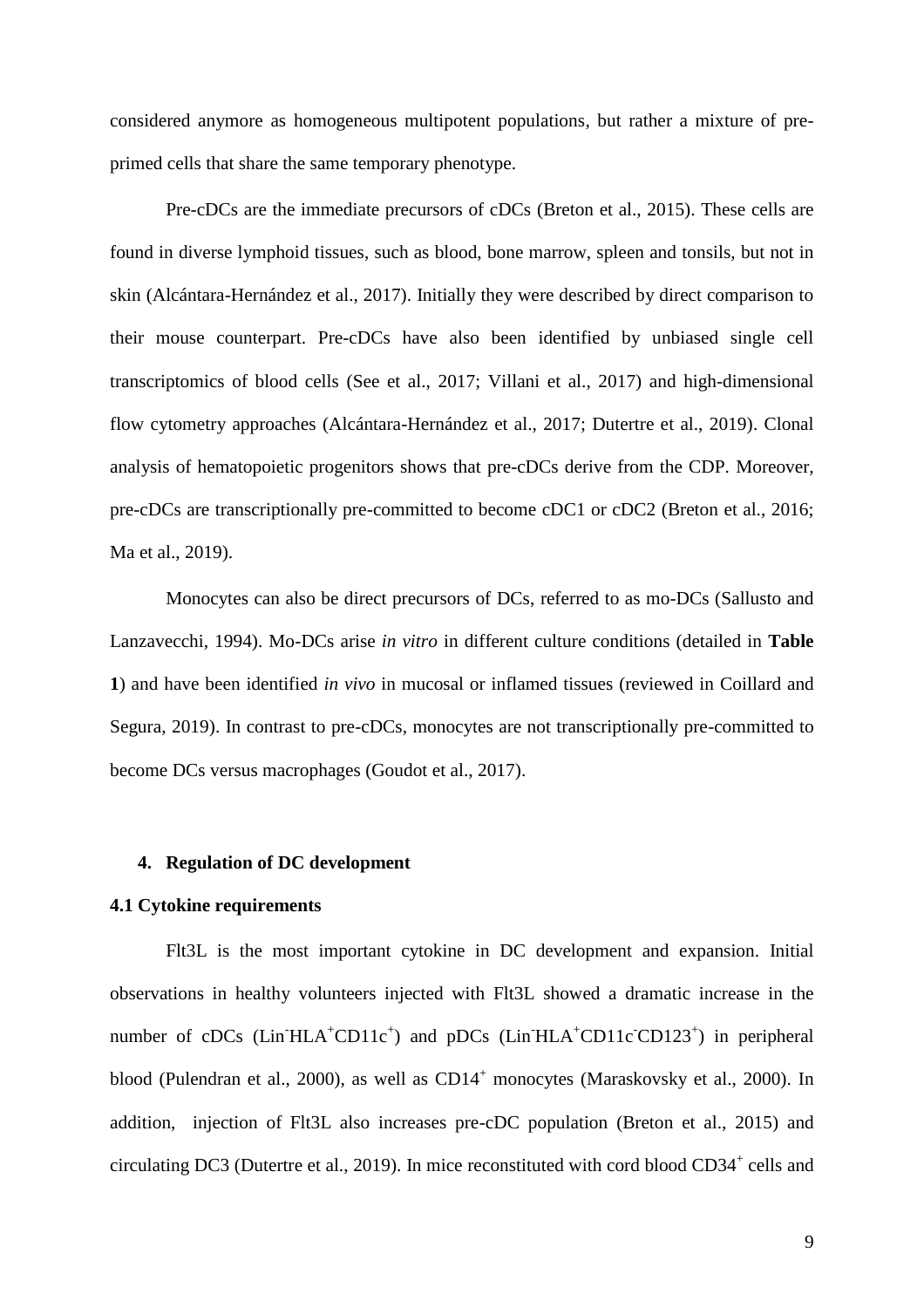injected with human Flt3L, cDC1 and cDC2 are expanded to a similar degree in blood and spleen, but in bone marrow mainly cDC2 are increased (Ding et al., 2014). Of note, patients with HSC and DC deficiency have 100-fold increased levels of circulating Flt3L (Bigley et al., 2011). This could happen because Flt3L is not consumed by DC or their progenitors and accumulates in the blood. However, the effect of DC versus HSC consumption cannot be separated in this study. Consistent with these observations, Flt3L expands DC progenitors *in vitro* better than SCF (Harada et al., 2007) and induces the differentiation of HSC into pDCs, unlike G-CSF (Blom et al., 2000). These observations demonstrate that Flt3L is essential in cDC and pDC development.

Other cytokines such as SCF, GM-CSF, IL-3 and IL-7 are widely used for *in vitro* culture systems that sustain DC development. Although the precise mechanisms are not well understood, these requirements have been used to define subpopulations within progenitor cells, using cytokine receptors as phenotypic markers. For example, the phenotype of human GMDP, MDP and CDP was refined based on the expression of the receptors for M-CSF, GM-CSF, and IL-3 (Lee et al., 2017), and Gata1- CMP was described based on the upregulation of the G-CSF receptor (Drissen et al., 2019).

Regarding mo-DCs, it is now clear that IL-4 drives their differentiation program *in vitro* (Goudot et al., 2017; Sander et al., 2017). However, the role of IL-4 *in vivo* for monocyte differentiation into DCs, and the requirement for M-CSF versus GM-CSF, remains to be characterized.

#### **4.2 Transcription factors**

A combination of *in vitro* studies in culture systems and *ex vivo* analysis of genetically deficient patients has provided insight into the TFs involved in human DC development.

IRF8 is an essential TF for DC development. Patients with IRF8 deficiency have reduced or null numbers of blood cDC1, cDC2 and pDC, and dermal cDC2 and CD14<sup>+</sup> DC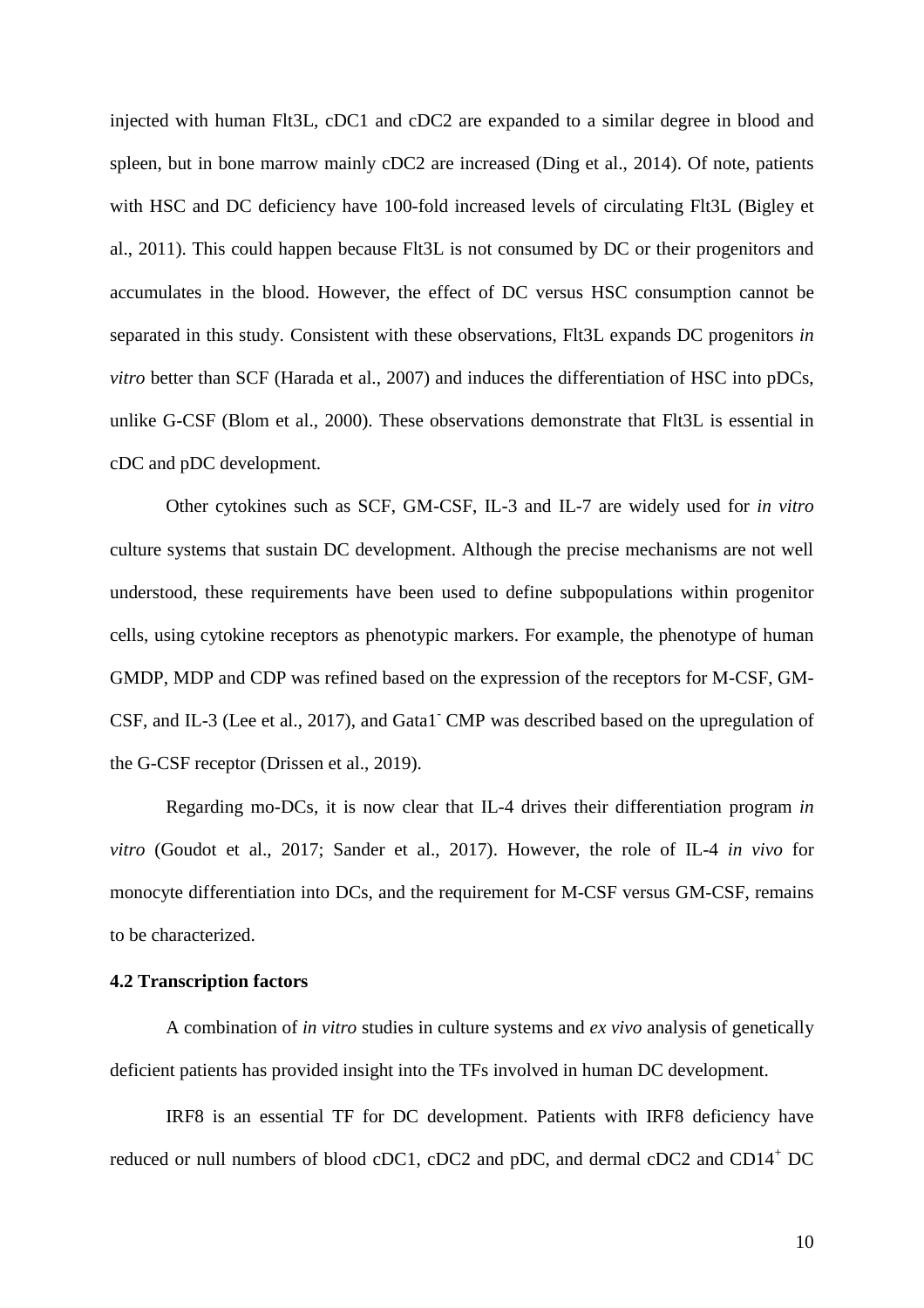(Bigley et al., 2018, 2011; Hambleton, 2011; Kong et al., 2018). Consistent with this, early expression of IRF8 in HSC-MPP imprints a bias towards the cDC1 lineage (Lee et al., 2017). CMP and GMDP are also heterogeneous for IRF8 expression. IRF8<sup>high</sup> progenitors give rise to pDC, cDC1 and cDC2, and IRF8<sup>low</sup> progenitors contain the monocytic, neutrophil and DC3 potential (Cytlak et al., 2019). A role for Flt3L in the development of DC3 has also been proposed (Dutertre et al., 2019). As GMDPs express CD135/Flt3 (Doulatov et al., 2010), an hypothesis to reconcile these observations would be that Flt3 expression is down-regulated in pre-monocytes but maintained in pre-DC3. Finally, while in pre-cDCs the expression of IRF8 or IRF4 is not mutually exclusive between pre-cDC1 and pre-cDC2, the IRF8/IRF4 ratio correlates with pre-cDC commitment to cDC1 (higher IRF8) or cDC2 (higher IRF4) (Ma et al., 2019).

Other important TFs for cDC development are NOTCH, BATF3 and GATA2. NOTCH activation through DL1 promotes cDC1 differentiation (and less strikingly cDC2) from bone marrow and cord blood precursors (Balan et al., 2018; Kirkling et al., 2018), and refines the phenotype and function of *in vitro*-differentiated cDC1 compared to their blood counterpart (Kirkling et al., 2018). Silencing of BATF3 in HSC impairs cDC1 differentiation *in vitro,* but not in humanized mice (Poulin et al., 2012). Finally, patients possessing a nonfunctional mutation of GATA2 lack DCs, monocytes, B cells and NK cells (DCML deficiency patients) (Dickinson et al., 2011). These data indicate that GATA2 is important for maintenance/differentiation of hematopoietic progenitors with different potentials (DC, monocytic and lymphocyte), while NOTCH and BATF3 participate in later differentiation events of the DC lineage.

The development of pDCs is positively regulated by Ikaros, E2-2, SpiB, and negatively regulated by NOTCH. Patients with IKZF1 (Ikaros) deficiency have reduced numbers of pDCs and decreased IFN $\alpha$  production (Cytlak et al., 2018). By contrast, patients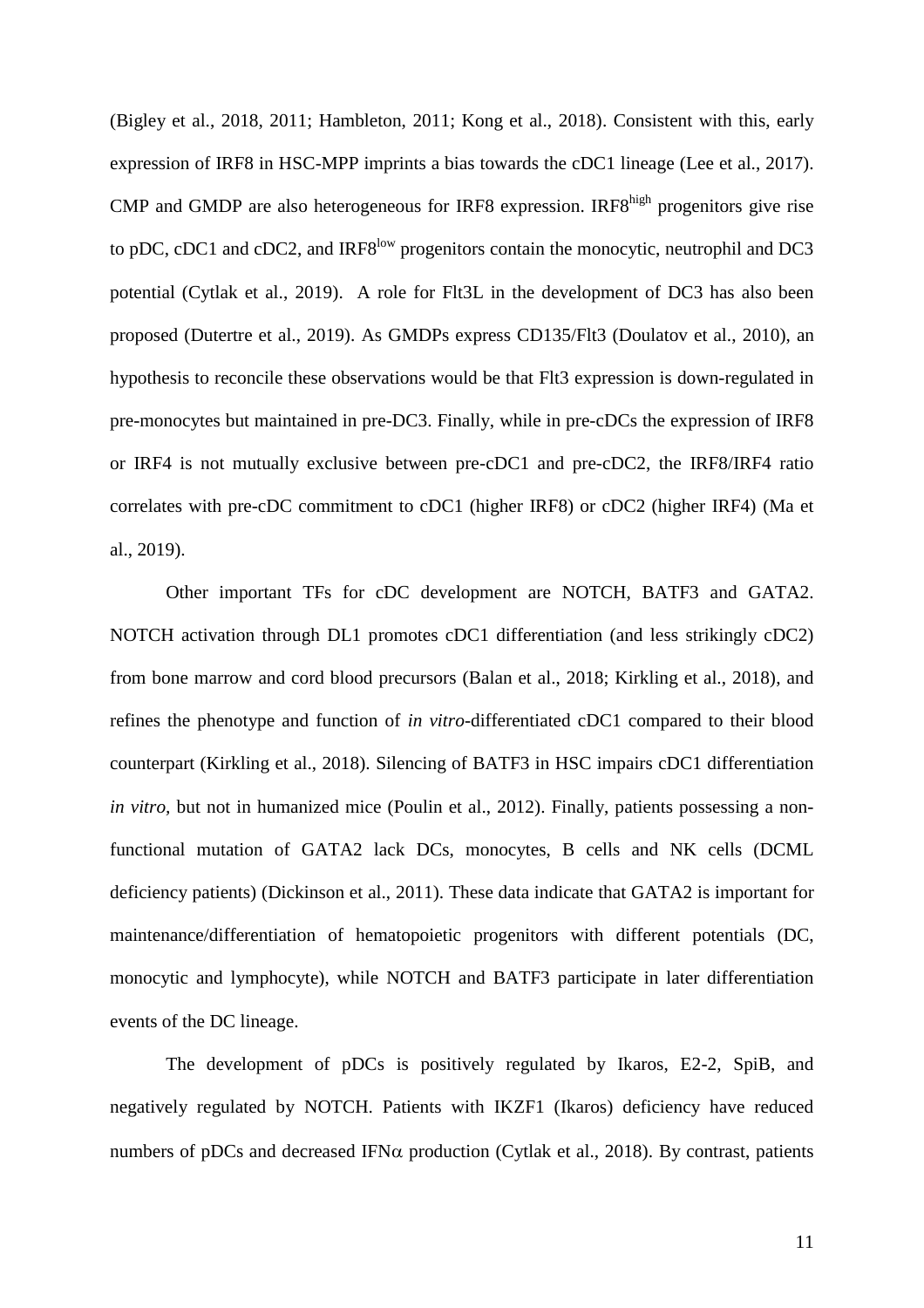bearing monoallelic loss-of-function mutations or deletions of E2-2 (Pitt-Hopkins syndrome patients) have normal pDC numbers in the blood, but displaying an altered phenotype and function (Cisse et al., 2008). Forced expression of E2-2 in thymic  $CD34^+$  progenitors enhances the development of pDC *in vitro*, while silencing E2-2 decreases pDC output (Nagasawa et al., 2008). In addition, co-expression of E2-2 and SpiB is necessary to promote pDC development in this system (Nagasawa et al., 2008). Silencing SpiB completely blocks pDC development *in vitro* and *in vivo in* humanized mice (Schotte et al., 2004). Actually, Spi-B expression is downregulated by NOTCH1 signaling (Dontje et al., 2006), which inhibits pDC development *in vitro* (Balan et al., 2018).

Finally, the differentiation of monocytes toward mo-DCs involves IRF4, BLIMP1 and Aryl Hydrocarbon Receptor (AHR), as demonstrated by gene silencing in an *in vitro* culture model (Goudot et al., 2017). The nuclear receptor corepressor 2 (NCOR2) was also proposed as an orchestrator of mo-DC differentiation in a different culture model (Sander et al., 2017).

#### **5. Conclusion and perspectives**

 Despite inherent limitations to working with human samples, successful experimental approaches have been developed to study human DC ontogeny. This work has confirmed that the same principles apply to mouse and human DC development. Human DCs have a short life span and are constantly replenished from circulating precursors originating from the bone marrow. Lineage bias is imprinted early in human hematopoietic progenitors, and correlates with TF expression.

Differences between mouse and human may lie in the molecular regulators involved. Although Flt3L is the key DC-promoting cytokine in both mouse and human, it is not sufficient to generate human DCs *in vitro* from BM progenitors without additional cytokines, contrary to the mouse. The precise role of some TF could also differ, such as IRF8. IRF8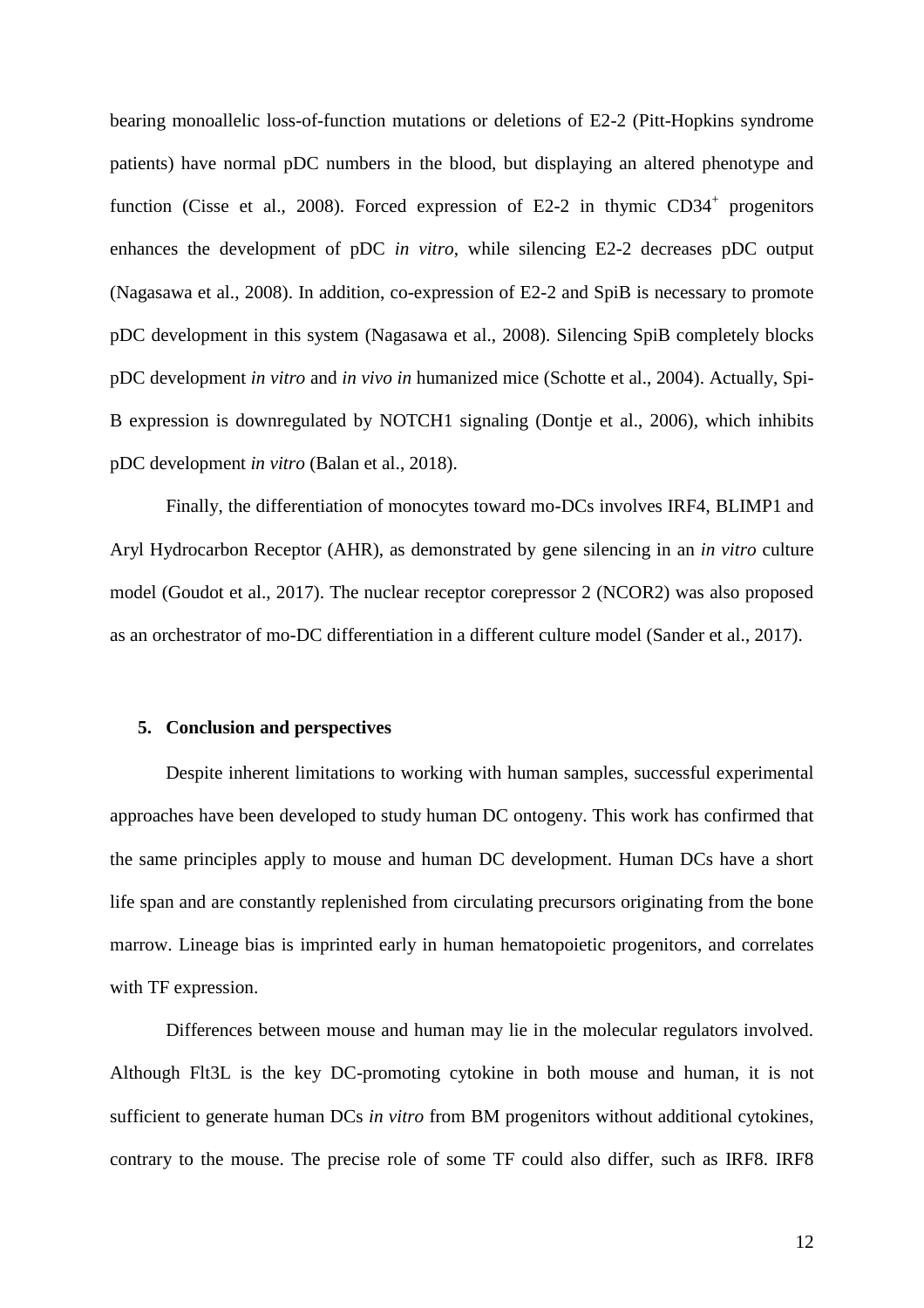deficiency in humans affects all cDC and pDC populations (Hambleton et al., 2011; Kong et al., 2018), while cDC2 development is independent of IRF8 in the mouse (Sichien et al., 2016).

Methodological developments are needed to refine our understanding of human DC development *in vivo*. Such methods will undoubtedly include clonal genetic tracing, either using artificial barcoding of single hematopoietic stem cells (Naik et al., 2013; Perié et al., 2014) or using spontaneous somatic mutations as genetic labels for progenitors (Lee-Six et al., 2018; Woodworth et al., 2017).

Open questions to be addressed in humans include the ontogeny of DC3. More work is also needed to better understand the final steps of DC differentiation and the role of tissuederived signals.

#### **Author Contributions**

JV and ES wrote the manuscript.

#### **Acknowledgements**

This work was funded by INSERM and Agence Nationale de la Recherche (ANR-10-LABX-0043 and ANR-17-CE15-0011-01). JV is a fellow of the IC-3i PhD program supported by the ERC Horizon 2020-Marie Sklodowska-Curie Actions (grant #666003).

#### **Competing interests statement**

The authors declare no competing interests.

#### **References**

Alcántara-Hernández, M., Leylek, R., Wagar, L.E., Engleman, E.G., Keler, T., Marinkovich, M.P., Davis, M.M., Nolan, G.P., Idoyaga, J., 2017. High-Dimensional Phenotypic Mapping of Human Dendritic Cells Reveals Interindividual Variation and Tissue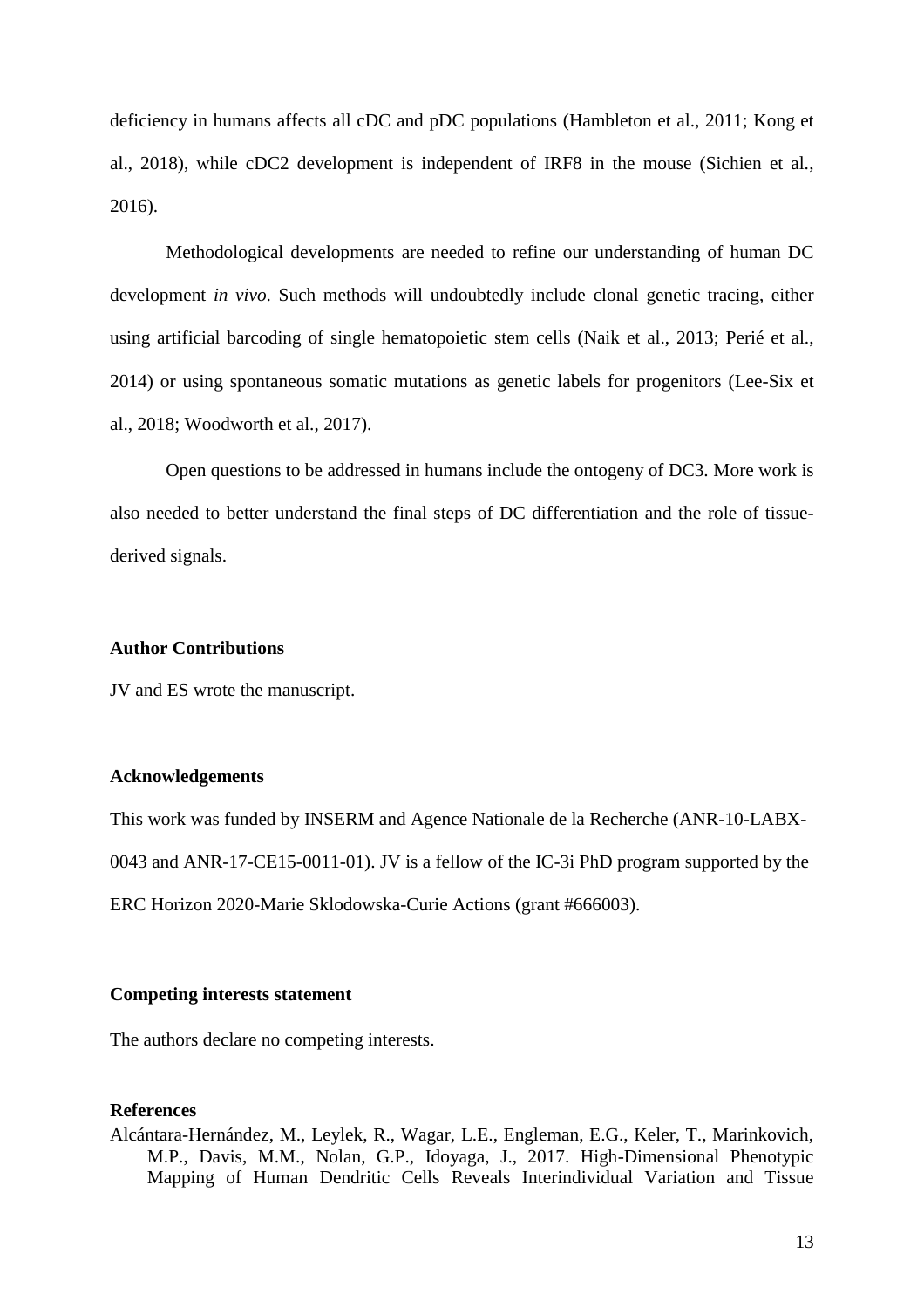Specialization. Immunity 47, 1037-1050.e6. https://doi.org/10.1016/j.immuni.2017.11.001

- Balan, S., Arnold-Schrauf, C., Abbas, A., Couespel, N., Savoret, J., Imperatore, F., Villani, A.-C.C., Vu Manh, T.-P.P., Bhardwaj, N., Dalod, M., 2018. Large-Scale Human Dendritic Cell Differentiation Revealing Notch-Dependent Lineage Bifurcation and Heterogeneity. Cell Rep. 24, 1902-1915.e6. https://doi.org/10.1016/j.celrep.2018.07.033
- Balan, S., Ollion, V., Colletti, N., Chelbi, R., Montanana-Sanchis, F., Liu, H., Vu Manh, T.- P., Sanchez, C., Savoret, J., Perrot, I., Doffin, A.-C., Fossum, E., Bechlian, D., Chabannon, C., Bogen, B., Asselin-Paturel, C., Shaw, M., Soos, T., Caux, C., Valladeau-Guilemond, J., Dalod, M., 2014. Human XCR1+ Dendritic Cells Derived In Vitro from CD34+ Progenitors Closely Resemble Blood Dendritic Cells, Including Their Adjuvant Responsiveness, Contrary to Monocyte-Derived Dendritic Cells. J. Immunol. 193, 1622– 1635. https://doi.org/10.4049/jimmunol.1401243
- Bigley, V., Haniffa, M., Doulatov, S., Wang, X.-N., Dickinson, R., McGovern, N., Jardine, L., Pagan, S., Dimmick, I., Chua, I., Wallis, J., Lordan, J., Morgan, C., Kumararatne, D.S., Doffinger, R., van der Burg, M., van Dongen, J., Cant, A., Dick, J.E., Hambleton, S., Collin, M., 2011. The human syndrome of dendritic cell, monocyte, B and NK lymphoid deficiency. J. Exp. Med. 208, 227–234. https://doi.org/10.1084/jem.20101459
- Bigley, V., Maisuria, S., Cytlak, U., Jardine, L., Care, M.A., Green, K., Gunawan, M., Milne, P., Dickinson, R., Wiscombe, S., Parry, D., Doffinger, R., Laurence, A., Fonseca, C., Stoevesandt, O., Gennery, A., Cant, A., Tooze, R., Simpson, A.J., Hambleton, S., Savic, S., Doody, G., Collin, M., 2018. Biallelic interferon regulatory factor 8 mutation: A complex immunodeficiency syndrome with dendritic cell deficiency, monocytopenia, and immune dysregulation. J. Allergy Clin. Immunol. 141, 2234–2248. https://doi.org/10.1016/J.JACI.2017.08.044
- Blom, B., Ho, S., Antonenko, S., Liu, Y.J., 2000. Generation of interferon α-producing predendritic cell (pre-DC)2 from human CD34 + hematopoietic stem cells. J. Exp. Med. 192, 1785–1795. https://doi.org/10.1084/jem.192.12.1785
- Breton, G., Lee, J., Zhou, Y.J., Schreiber, J.J., Keler, T., Puhr, S., Anandasabapathy, N., Schlesinger, S., Caskey, M., Liu, K., Nussenzweig, M.C., 2015. Circulating precursors of human CD1c+ and CD141+ dendritic cells. J. Exp. Med. 212, 401–413. https://doi.org/10.1084/jem.20141441
- Breton, G., Zheng, S., Valieris, R., da Silva, I.T., Satija, R., Nussenzweig, M.C., 2016. Human dendritic cells (DCs) are derived from distinct circulating precursors that are precommitted to become CD1c+ or CD141+ DCs. J. Exp. Med. 213, 2861–2870. https://doi.org/10.1084/jem.20161135
- Cisse, B., Caton, M.L., Lehner, M., Maeda, T., Scheu, S., Locksley, R., Holmberg, D., Zweier, C., den Hollander, N.S., Kant, S.G., Holter, W., Rauch, A., Zhuang, Y., Reizis, B., 2008. Transcription Factor E2-2 Is an Essential and Specific Regulator of Plasmacytoid Dendritic Cell Development. Cell 135, 37–48. https://doi.org/10.1016/j.cell.2008.09.016
- Coillard, A., Segura, E., 2019. In vivo Differentiation of Human Monocytes. Front. Immunol. 10, 1–7. https://doi.org/10.3389/fimmu.2019.01907
- Crozat, K., Guiton, R., Contreras, V., Feuillet, V., Dutertre, C.A., Ventre, E., Manh, T.P.V., Baranek, T., Storset, A.K., Marvel, J., Boudinot, P., Hosmalin, A., Schwartz-Cornil, I., Dalod, M., 2010. The XC chemokine receptor 1 is a conserved selective marker of mammalian cells homologous to mouse CD8α+ dendritic cells. J. Exp. Med. 207, 1283– 1292. https://doi.org/10.1084/jem.20100223
- Cytlak, U., Resteu, A., Bogaert, D., Kuehn, H.S., Altmann, T., Gennery, A., Jackson, G.,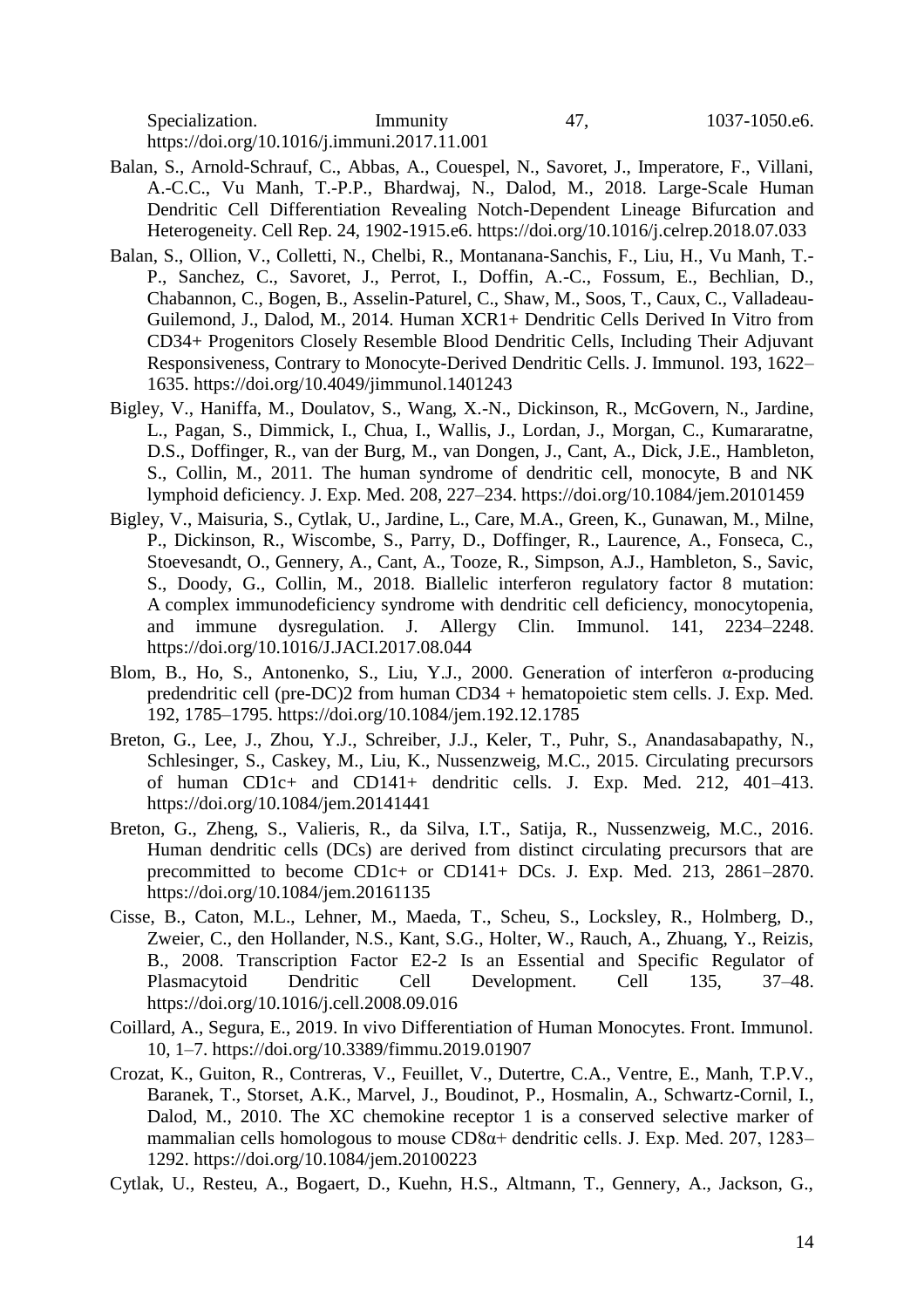Kumanovics, A., Voelkerding, K. V., Prader, S., Dullaers, M., Reichenbach, J., Hill, H., Haerynck, F., Rosenzweig, S.D., Collin, M., Bigley, V., 2018. Ikaros family zinc finger 1 regulates dendritic cell development and function in humans. Nat. Commun. 9, 1239. https://doi.org/10.1038/s41467-018-02977-8

- Cytlak, U., Resteu, A., Pagan, S., Green, K., Milne, P., Maisuria, S., McDonald, D., Hulme, G., Filby, A., Carpenter, B., Queen, R., Hambleton, S., Hague, R., Allen, H.L., Thaventhiran, J., Doody, G., Collin, M., Bigley, V., 2019. Differential IRF8 Requirement Defines Two Pathways of Dendritic Cell Development in Humans. SSRN Electron. J. https://doi.org/10.2139/ssrn.3365028
- Dickinson, R.E., Griffin, H., Bigley, V., Reynard, L.N., Hussain, R., Haniffa, M., Lakey, J.H., Rahman, T., Wang, X.-N., McGovern, N., Pagan, S., Cookson, S., McDonald, D., Chua, I., Wallis, J., Cant, A., Wright, M., Keavney, B., Chinnery, P.F., Loughlin, J., Hambleton, S., Santibanez-Koref, M., Collin, M., 2011. Exome sequencing identifies GATA-2 mutation as the cause of dendritic cell, monocyte, B and NK lymphoid deficiency. Blood 118, 2656–2658. https://doi.org/10.1182/blood-2011-06-360313
- Ding, Y., Wilkinson, A., Idris, A., Fancke, B., O'Keeffe, M., Khalil, D., Ju, X., Lahoud, M.H., Caminschi, I., Shortman, K., Rodwell, R., Vuckovic, S., Radford, K.J., 2014. FLT3-Ligand Treatment of Humanized Mice Results in the Generation of Large Numbers of CD141 + and CD1c + Dendritic Cells In Vivo . J. Immunol. 192, 1982– 1989. https://doi.org/10.4049/jimmunol.1302391
- Dontje, W., Schotte, R., Cupedo, T., Nagasawa, M., Scheeren, F., Gimeno, R., Spits, H., Blom, B., 2006. Delta-like1-induced Notch1 signaling regulates the human plasmacytoid dendritic cell versus T-cell lineage decision through control of GATA-3 and Spi-B. Blood 107, 2446–2452. https://doi.org/10.1182/blood-2005-05-2090
- Doulatov, S., Notta, F., Eppert, K., Nguyen, L.T., Ohashi, P.S., Dick, J.E., 2010. Revised map of the human progenitor hierarchy shows the origin of macrophages and dendritic cells in early lymphoid development. Nat. Immunol. 11, 585–593. https://doi.org/10.1038/ni.1889
- Drissen, R., Thongjuea, S., Theilgaard-Mönch, K., Nerlov, C., 2019. Identification of two distinct pathways of human myelopoiesis. Sci. Immunol. 4, eaau7148. https://doi.org/10.1126/sciimmunol.aau7148
- Dutertre, C.-A., Becht, E., Irac, S.E., Khalilnezhad, A., Narang, V., Khalilnezhad, S., Ng, P.Y., van den Hoogen, L.L., Leong, J.Y., Lee, B., Chevrier, M., Zhang, X.M., Yong, P.J.A., Koh, G., Lum, J., Howland, S.W., Mok, E., Chen, J., Larbi, A., Tan, H.K.K., Lim, T.K.H., Karagianni, P., Tzioufas, A.G., Malleret, B., Brody, J., Albani, S., van Roon, J., Radstake, T., Newell, E.W., Ginhoux, F., 2019. Single-Cell Analysis of Human Mononuclear Phagocytes Reveals Subset-Defining Markers and Identifies Circulating Inflammatory Dendritic Cells. Immunity 51, 573-589.e8. https://doi.org/10.1016/j.immuni.2019.08.008
- Goudot, C., Coillard, A., Villani, A.C., Gueguen, P., Cros, A., Sarkizova, S., Tang-Huau, T.L., Bohec, M., Baulande, S., Hacohen, N., Amigorena, S., Segura, E., 2017. Aryl Hydrocarbon Receptor Controls Monocyte Differentiation into Dendritic Cells versus Macrophages. Immunity 47, 582-596.e6. https://doi.org/10.1016/j.immuni.2017.08.016
- Hambleton, S., 2011. IRF8 Mutations and Human Dendritic-Cell Immunodeficiency. N Engl J Med. 365, 127–138. https://doi.org/10.1056/NEJMoa1100066
- Hambleton, S., Salem, S., Bustamante, J., Bigley, V., Boisson-Dupuis, S., Azevedo, J., Fortin, A., Haniffa, M., Ceron-Gutierrez, L., Bacon, C.M., Menon, G., Trouillet, C., McDonald, D., Carey, P., Ginhoux, F., Alsina, L., Zumwalt, T.J., Kong, X.-F., Kumararatne, D., Butler, K., Hubeau, M., Feinberg, J., Al-Muhsen, S., Cant, A., Abel, L., Chaussabel, D.,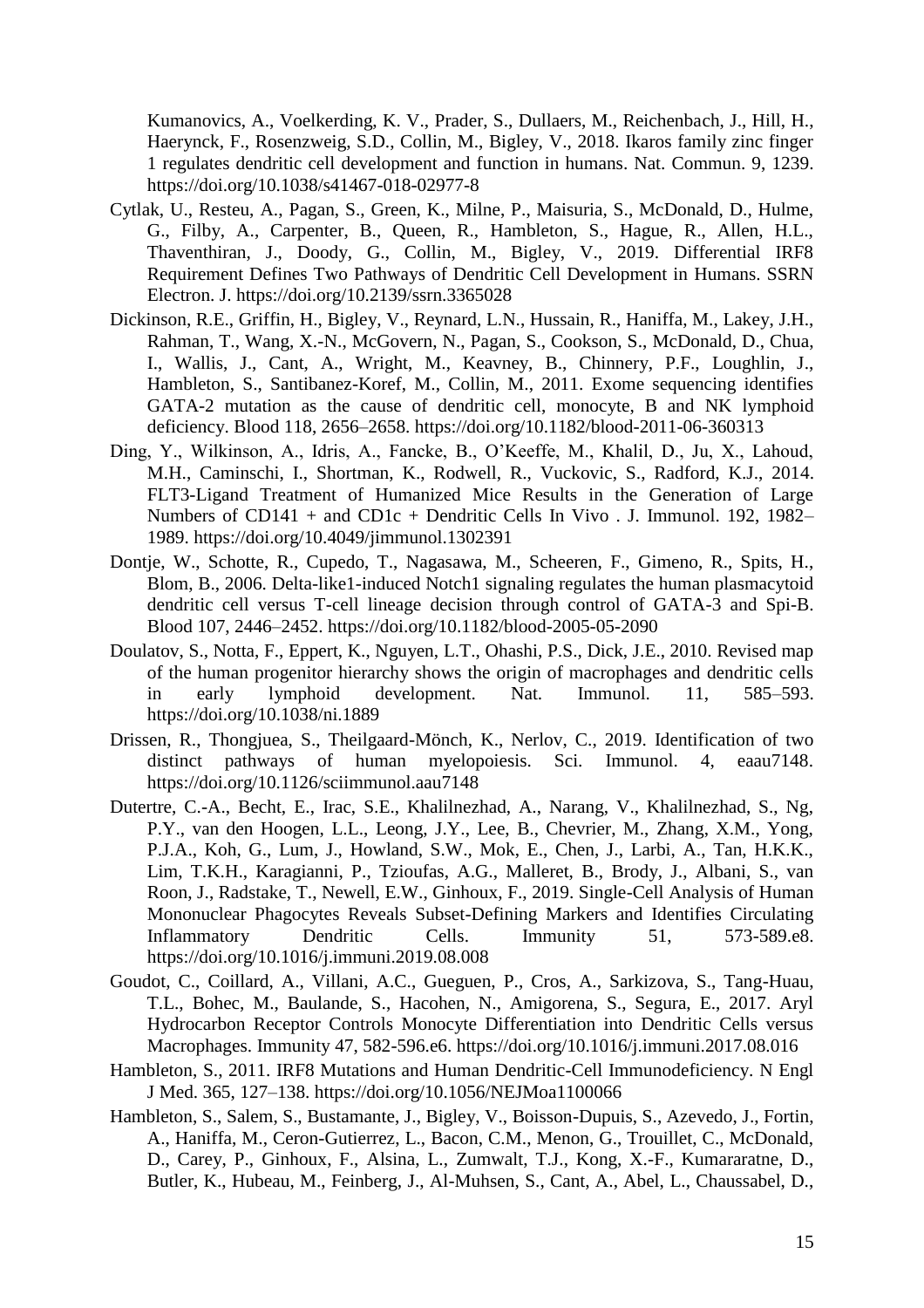Doffinger, R., Talesnik, E., Grumach, A., Duarte, A., Abarca, K., Moraes-Vasconcelos, D., Burk, D., Berghuis, A., Geissmann, F., Collin, M., Casanova, J.-L., Gros, P., 2011. *IRF8* Mutations and Human Dendritic-Cell Immunodeficiency. N. Engl. J. Med. 365, 127–138. https://doi.org/10.1056/NEJMoa1100066

- Haniffa, M., Ginhoux, F., Wang, X.-N.N., Bigley, V., Abel, M., Dimmick, I., Bullock, S., Grisotto, M., Booth, T., Taub, P., Hilkens, C., Merad, M., Collin, M., 2009. Differential rates of replacement of human dermal dendritic cells and macrophages during hematopoietic stem cell transplantation. J. Exp. Med. 206, 371–385. https://doi.org/10.1084/jem.20081633
- Harada, S., Kimura, T., Fujiki, H., Nakagawa, H., Ueda, Y., Itoh, T., Yamagishi, H., Sonoda, Y., 2007. Flt3 ligand promotes myeloid dendritic cell differentiation of human hematopoietic progenitor cells: Possible application for cancer immunotherapy. Int. J. Oncol. 30, 1461–1468. https://doi.org/10.3892/ijo.30.6.1461
- Heidkamp, G.F., Sander, J., Lehmann, C.H.K., Heger, L., Eissing, N., Baranska, A., Lu hr, J.J., Hoffmann, A., Reimer, K.C., Lux, A., So der, S., Hartmann, A., Zenk, J., Ulas, T., McGovern, N., Alexiou, C., Spriewald, B., Mackensen, A., Schuler, G., Schauf, B., Forster, A., Repp, R., Fasching, P.A., Purbojo, A., Cesnjevar, R., Ullrich, E., Ginhoux, F., Schlitzer, A., Nimmerjahn, F., Schultze, J.L., Dudziak, D., 2016. Human lymphoid organ dendritic cell identity is predominantly dictated by ontogeny, not tissue microenvironment. Sci. Immunol. 1, eaai7677–eaai7677. https://doi.org/10.1126/sciimmunol.aai7677
- Helft, J., Anjos-Afonso, F., van der Veen, A.G., Chakravarty, P., Bonnet, D., Reis e Sousa, C., 2017. Dendritic Cell Lineage Potential in Human Early Hematopoietic Progenitors. Cell Rep. 20, 529–537. https://doi.org/10.1016/j.celrep.2017.06.075
- Ishikawa, F., Niiro, H., Iino, T., Yoshida, S., Saito, N., Onohara, S., Miyamoto, T., Minagawa, H., Fujii, S. -i. S.I., Shultz, L.D., Harada, M., Akashi, K., 2007. The developmental program of human dendritic cells is operated independently of conventional myeloid and lymphoid pathways. Blood 110, 3591–3600. https://doi.org/10.1182/blood-2007-02-071613
- Kirkling, M.E., Cytlak, U., Lau, C.M., Lewis, K.L., Resteu, A., Khodadadi-Jamayran, A., Siebel, C.W., Salmon, H., Merad, M., Tsirigos, A., Collin, M., Bigley, V., Reizis, B., 2018. Notch Signaling Facilitates In Vitro Generation of Cross-Presenting Classical Dendritic Cells. Cell Rep. 23, 3658-3672.e6. https://doi.org/10.1016/j.celrep.2018.05.068
- Kong, X.F., Martinez-Barricarte, R., Kennedy, J., Mele, F., Lazarov, T., Deenick, E.K., Ma, C.S., Breton, G., Lucero, K.B., Langlais, D., Bousfiha, A., Aytekin, C., Markle, J., Trouillet, C., Jabot-Hanin, F., Arlehamn, C.S.L., Rao, G., Picard, C., Lasseau, T., Latorre, D., Hambleton, S., Deswarte, C., Itan, Y., Abarca, K., Moraes-Vasconcelos, D., Ailal, F., Ikinciogullari, A., Dogu, F., Benhsaien, I., Sette, A., Abel, L., Boisson-Dupuis, S., Schröder, B., Nussenzweig, M.C., Liu, K., Geissmann, F., Tangye, S.G., Gros, P., Sallusto, F., Bustamante, J., Casanova, J.L., 2018. Disruption of an antimycobacterial circuit between dendritic and helper T cells in human SPPL2a deficiency. Nat. Immunol. 19, 973–985. https://doi.org/10.1038/s41590-018-0178-z
- Lee-Six, H., Øbro, N.F., Shepherd, M.S., Grossmann, S., Dawson, K., Belmonte, M., Osborne, R.J., Huntly, B.J.P., Martincorena, I., Anderson, E., O'Neill, L., Stratton, M.R., Laurenti, E., Green, A.R., Kent, D.G., Campbell, P.J., 2018. Population dynamics of normal human blood inferred from somatic mutations. Nature 561, 473–478. https://doi.org/10.1038/s41586-018-0497-0
- Lee, J., Breton, G., Aljoufi, A., Zhou, Y.J., Puhr, S., Nussenzweig, M.C., Liu, K., 2015a.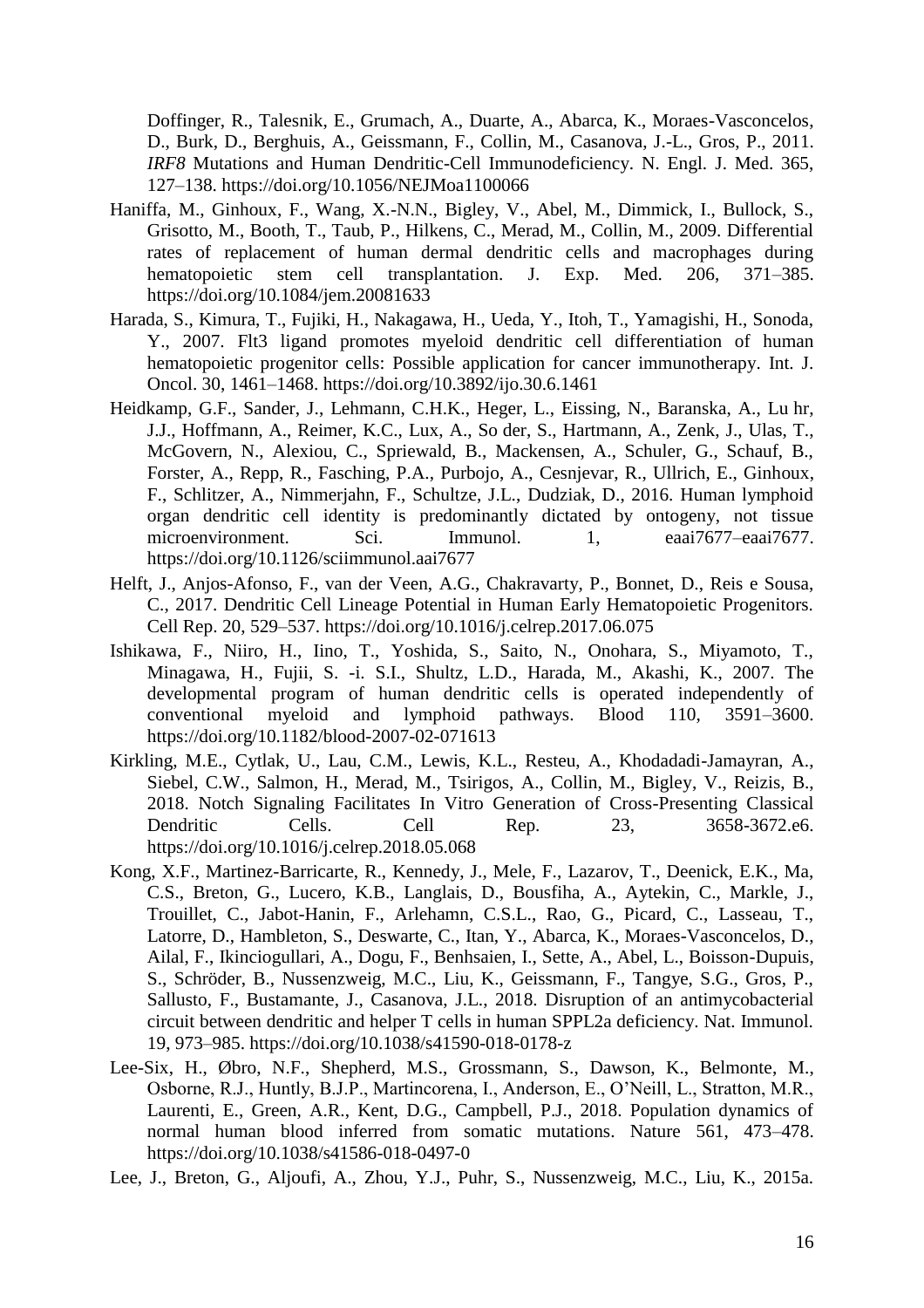Clonal analysis of human dendritic cell progenitor using a stromal cell culture. J. Immunol. Methods 425, 21–26. https://doi.org/10.1016/j.jim.2015.06.004

- Lee, J., Breton, G., Oliveira, T.Y.K., Zhou, Y.J., Aljoufi, A., Puhr, S., Cameron, M.J., Sékaly, R.P., Nussenzweig, M.C., Liu, K., 2015b. Restricted dendritic cell and monocyte progenitors in human cord blood and bone marrow. J. Exp. Med. 212, 385–399. https://doi.org/10.1084/jem.20141442
- Lee, J., Zhou, Y.J., Ma, W., Zhang, W., Aljoufi, A., Luh, T., Lucero, K., Liang, D., Thomsen, M., Bhagat, G., Shen, Y., Liu, K., 2017. Lineage specification of human dendritic cells is marked by IRF8 expression in hematopoietic stem cells and multipotent progenitors. Nat. Immunol. 18, 877–888. https://doi.org/10.1038/ni.3789
- Legrand, N., Weijer, K., Spits, H., 2006. Experimental Models to Study Development and Function of the Human Immune System In Vivo. J. Immunol. 176, 2053–2058. https://doi.org/10.4049/jimmunol.176.4.2053
- Li, Y., Di Santo, J.P., 2019. Modeling Infectious Diseases in Mice with a "Humanized" Immune System. Microbiol. Spectr. 7, 1–13. https://doi.org/10.1128/microbiolspec.bai-0019-2019
- Ma, W., Lee, J., Backenroth, D., Zhou, Y.J., Bush, E., Sims, P., Liu, K., Shen, Y., 2019. Single cell RNA-Seq reveals pre-cDCs fate determined by transcription factor combinatorial dose. BMC Mol. Cell Biol. 20, 1–14. https://doi.org/10.1186/s12860-019- 0199-y
- Maraskovsky, E., Daro, E., Roux, E., Teepe, M., Maliszewski, C.R., Hoek, J., Caron, D., Lebsack, M.E., McKenna, H.J., 2000. In vivo generation of human dendritic cell subsets by Flt3 ligand. Blood 96, 878–84.
- McGovern, N., Shin, A., Low, G., Low, D., Duan, K., Yao, L.J., Msallam, R., Low, I., Shadan, N.B., Sumatoh, H.R., Soon, E., Lum, J., Mok, E., Hubert, S., See, P., Kunxiang, E.H., Lee, Y.H., Janela, B., Choolani, M., Mattar, C.N.Z., Fan, Y., Lim, T.K.H., Chan, D.K.H., Tan, K.K., Tam, J.K.C., Schuster, C., Elbe-Bürger, A., Wang, X.N., Bigley, V., Collin, M., Haniffa, M., Schlitzer, A., Poidinger, M., Albani, S., Larbi, A., Newell, E.W., Chan, J.K.Y., Ginhoux, F., 2017. Human fetal dendritic cells promote prenatal T-cell immune suppression through arginase-2. Nature 546, 662–666. https://doi.org/10.1038/nature22795
- Nagasawa, M., Schmidlin, H., Hazekamp, M.G., Schotte, R., Blom, B., 2008. Development of human plasmacytoid dendritic cells depends on the combined action of the basic helixloop-helix factor E2-2 and the Ets factor Spi-B. Eur. J. Immunol. 38, 2389–2400. https://doi.org/10.1002/eji.200838470
- Naik, S.H., Perié, L., Swart, E., Gerlach, C., Van Rooij, N., De Boer, R.J., Schumacher, T.N., 2013. Diverse and heritable lineage imprinting of early haematopoietic progenitors. Nature 496, 229–232. https://doi.org/10.1038/nature12013
- Park, J.-E., Botting, R.A., Domínguez Conde, C., Popescu, D.-M., Lavaert, M., Kunz, D.J., Goh, I., Stephenson, E., Ragazzini, R., Tuck, E., Wilbrey-Clark, A., Roberts, K., Kedlian, V.R., Ferdinand, J.R., He, X., Webb, S., Maunder, D., Vandamme, N., Mahbubani, K.T., Polanski, K., Mamanova, L., Bolt, L., Crossland, D., de Rita, F., Fuller, A., Filby, A., Reynolds, G., Dixon, D., Saeb-Parsy, K., Lisgo, S., Henderson, D., Vento-Tormo, R., Bayraktar, O.A., Barker, R.A., Meyer, K.B., Saeys, Y., Bonfanti, P., Behjati, S., Clatworthy, M.R., Taghon, T., Haniffa, M., Teichmann, S.A., 2020. A cell atlas of human thymic development defines T cell repertoire formation. Science (80-. ). 367, eaay3224. https://doi.org/10.1126/science.aay3224
- Perié, L., Hodgkin, P.D., Naik, S.H., Schumacher, T.N., deBoer, R.J., Duffy, K.R., 2014. Determining Lineage Pathways from Cellular Barcoding Experiments. Cell Rep. 6, 617–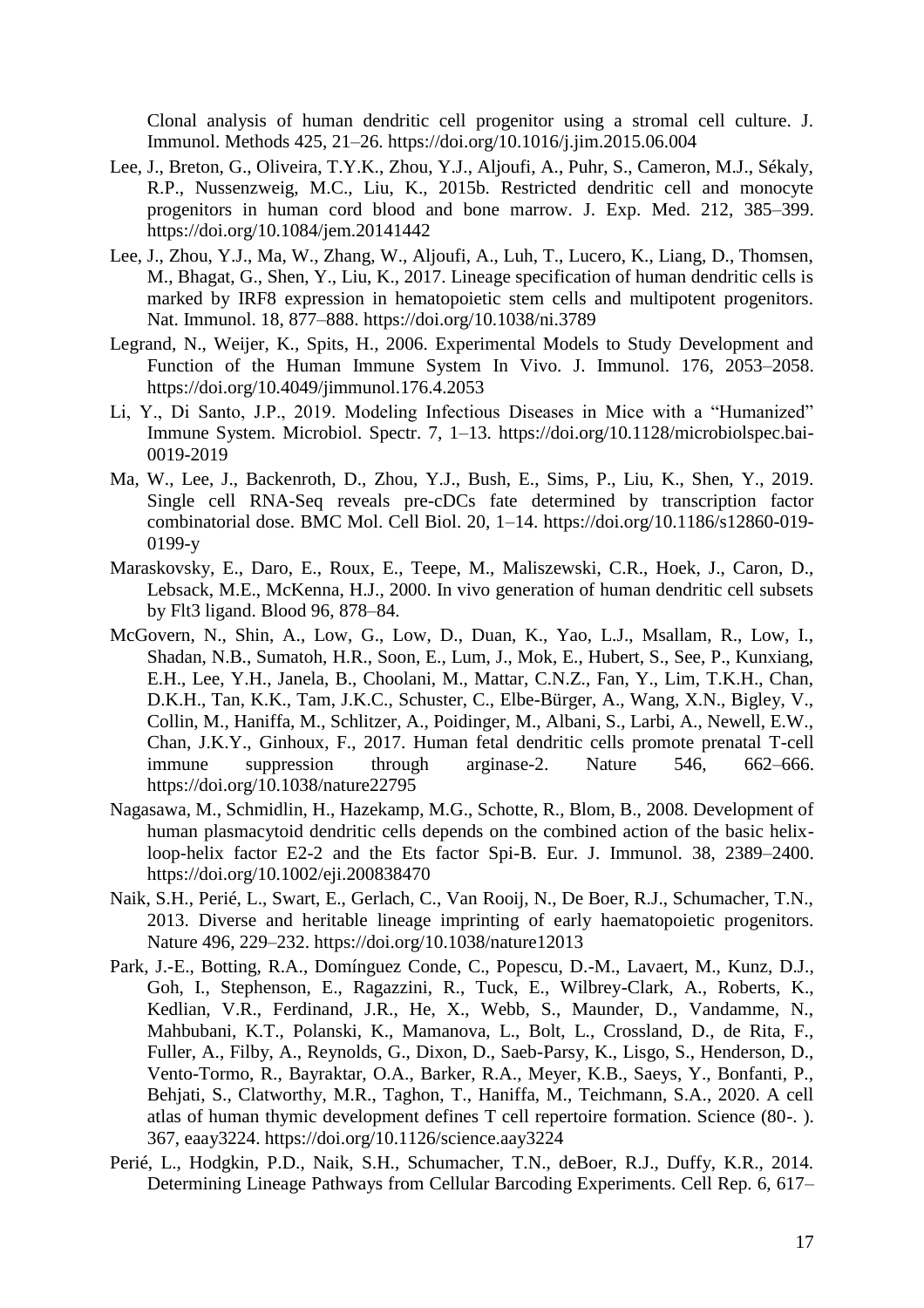624. https://doi.org/10.1016/j.celrep.2014.01.016

- Popescu, D.-M., Botting, R.A., Stephenson, E., Green, K., Jardine, L., Calderbank, E.F., Efremova, M., Acres, M., Maunder, D., Vegh, P., Goh, I., Gitton, Y., Park, J., Polanski, K., Vento-Tormo, R., Mi, Z., Haniffa, M., 2019. Decoding the development of the blood and immune systems during human fetal liver haematopoiesis. bioRxiv. https://doi.org/http://dx.doi.org/10.1101/654210
- Poulin, L.F., Reyal, Y., Uronen-Hansson, H., Schraml, B.U., Sancho, D., Murphy, K.M., Hakansson, U.K., Ferreira Moita, L., Agace, W.W., Bonnet, D., Reis E Sousa, C., Håkansson, U.K., Moita, L.F., Agace, W.W., Bonnet, D., Reis E Sousa, C., Hakansson, U.K., Ferreira Moita, L., Agace, W.W., Bonnet, D., Reis E Sousa, C., 2012. DNGR-1 is a specific and universal marker of mouse and human Batf3-dependent dendritic cells in lymphoid and nonlymphoid tissues. Blood 119, 6052–6062. https://doi.org/10.1182/blood-2012-01-406967
- Proietto, A.I., Mittag, D., Roberts, A.W., Sprigg, N., Wu, L., 2012. The equivalents of human blood and spleen dendritic cell subtypes can be generated in vitro from human CD34 stem cells in the presence of fms-like tyrosine kinase 3 ligand and thrombopoietin. Cell. Mol. Immunol. 9, 446–454. https://doi.org/10.1038/cmi.2012.48
- Pulendran, B., Banchereau, J., Burkeholder, S., Kraus, E., Guinet, E., Chalouni, C., Caron, D., Maliszewski, C., Davoust, J., Fay, J., Palucka, K., 2000. Flt3-Ligand and Granulocyte Colony-Stimulating Factor Mobilize Distinct Human Dendritic Cell Subsets In Vivo. J. Immunol. 165, 566–572. https://doi.org/10.4049/jimmunol.165.1.566
- Richter, L., Landsverk, O.J.B.B., Atlasy, N., Bujko, A., Yaqub, S., Horneland, R., Øyen, O., Aandahl, E.M., Lundin, K.E.A.A., Stunnenberg, H.G., Bækkevold, E.S., Jahnsen, F.L., 2018. Transcriptional profiling reveals monocyte-related macrophages phenotypically resembling DC in human intestine. Mucosal Immunol. 11, 1512–1523. https://doi.org/10.1038/s41385-018-0060-1
- Robbins, S.H., Walzer, T., Dembélé, D., Thibault, C., Defays, A., Bessou, G., Xu, H., Vivier, E., Sellars, M., Pierre, P., Sharp, F.R., Chan, S., Kastner, P., Dalod, M., 2008. Novel insights into the relationships between dendritic cell subsets in human and mouse revealed by genome-wide expression profiling. Genome Biol. 9, R17. https://doi.org/10.1186/gb-2008-9-1-r17
- Saelens, W., Cannoodt, R., Todorov, H., Saeys, Y., 2019. A comparison of single-cell trajectory inference methods. Nat. Biotechnol. 37, 547–554. https://doi.org/10.1038/s41587-019-0071-9
- Sallusto, F., Lanzavecchi, A., 1994. Efficient presentation of soluble antigen by cultured human dendritic cells is maintained by granulocyte/macrophage colony-stimulating factor plus iuterleukin 4 and downregulated by tumor necrosis factor  $\alpha$ . J. Exp. Med. 179, 1109–1118. https://doi.org/10.1084/jem.179.4.1109
- Sander, J., Schmidt, S. V., Cirovic, B., McGovern, N., Papantonopoulou, O., Hardt, A.L., Aschenbrenner, A.C., Kreer, C., Quast, T., Xu, A.M., Schmidleithner, L.M., Theis, H., Thi Huong, L. Do, Sumatoh, H.R. Bin, Lauterbach, M.A.R., Schulte-Schrepping, J., Günther, P., Xue, J., Baßler, K., Ulas, T., Klee, K., Katzmarski, N., Herresthal, S., Krebs, W., Martin, B., Latz, E., Händler, K., Kraut, M., Kolanus, W., Beyer, M., Falk, C.S., Wiegmann, B., Burgdorf, S., Melosh, N.A., Newell, E.W., Ginhoux, F., Schlitzer, A., Schultze, J.L., 2017. Cellular Differentiation of Human Monocytes Is Regulated by Time-Dependent Interleukin-4 Signaling and the Transcriptional Regulator NCOR2. Immunity 47, 1051-1066.e12. https://doi.org/10.1016/j.immuni.2017.11.024
- Schotte, R., Nagasawa, M., Weijer, K., Spits, H., Blom, B., 2004. The ETS transcription factor Spi-B is required for human plasmacytoid dendritic cell development. J. Exp.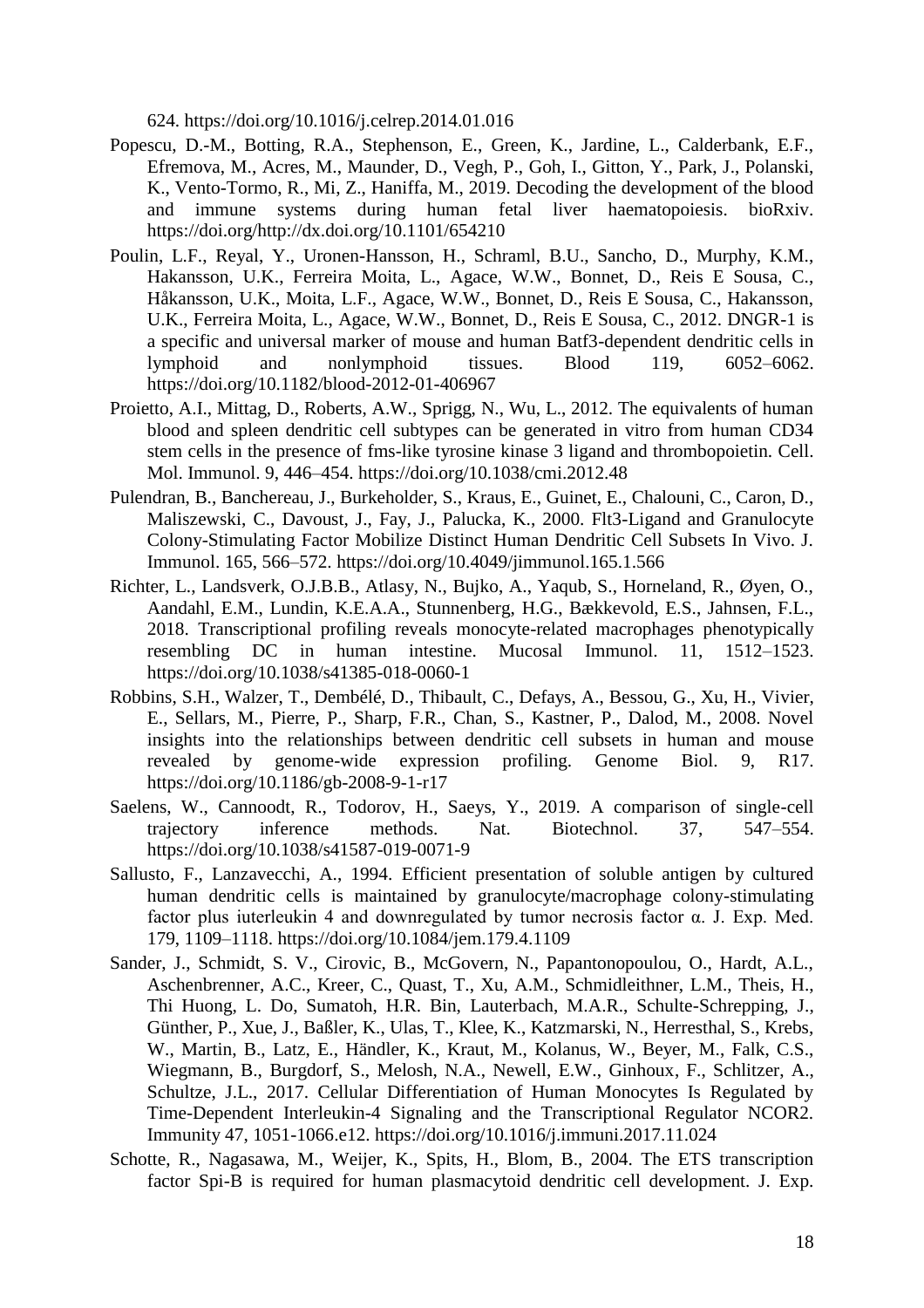Med. 200, 1503–1509. https://doi.org/10.1084/jem.20041231

- See, P., Dutertre, C.-A., Chen, J., Günther, P., McGovern, N., Irac, S.E., Gunawan, M., Beyer, M., Händler, K., Duan, K., Sumatoh, H.R. Bin, Ruffin, N., Jouve, M., Gea-Mallorquí, E., Hennekam, R.C.M., Lim, T., Yip, C.C., Wen, M., Malleret, B., Low, I., Shadan, N.B., Fen, C.F.S., Tay, A., Lum, J., Zolezzi, F., Larbi, A., Poidinger, M., Chan, J.K.Y., Chen, Q., Rénia, L., Haniffa, M., Benaroch, P., Schlitzer, A., Schultze, J.L., Newell, E.W., Ginhoux, F., 2017. Mapping the human DC lineage through the integration of highdimensional techniques. Science 356, eaag3009. https://doi.org/10.1126/science.aag3009
- Sichien, D., Scott, C.L., Martens, L., Vanderkerken, M., Van Gassen, S., Plantinga, M., Joeris, T., De Prijck, S., Vanhoutte, L., Vanheerswynghels, M., Van Isterdael, G., Toussaint, W., Madeira, F.B., Vergote, K., Agace, W.W., Clausen, B.E., Hammad, H., Dalod, M., Saeys, Y., Lambrecht, B.N., Guilliams, M., 2016. IRF8 Transcription Factor Controls Survival and Function of Terminally Differentiated Conventional and Plasmacytoid Dendritic Cells, Respectively. Immunity 45, 626–640. https://doi.org/10.1016/j.immuni.2016.08.013
- Theocharides, A.P.A., Rongvaux, A., Fritsch, K., Flavell, R.A., Manz, M.G., 2016. Humanized hemato-lymphoid system mice. Haematologica 101, 5–19. https://doi.org/10.3324/haematol.2014.115212
- Villani, A.-C., Satija, R., Reynolds, G., Sarkizova, S., Shekhar, K., Fletcher, J., Griesbeck, M., Butler, A., Zheng, S., Lazo, S., Jardine, L., Dixon, D., Stephenson, E., Nilsson, E., Grundberg, I., McDonald, D., Filby, A., Li, W., De Jager, P.L., Rozenblatt-Rosen, O., Lane, A.A., Haniffa, M., Regev, A., Hacohen, N., 2017. Single-cell RNA-Seq reveals new types of human blood dendritic cells, monocytes, and progenitors. Science (80-. ). 101, 1955–1956. https://doi.org/10.1097/TP.0000000000001890
- Woodworth, M.B., Girskis, K.M., Walsh, C.A., 2017. Building a lineage from single cells: genetic techniques for cell lineage tracking. Physiol. Behav. 18, 230–244. https://doi.org/doi:10.1038/nrg.2016.159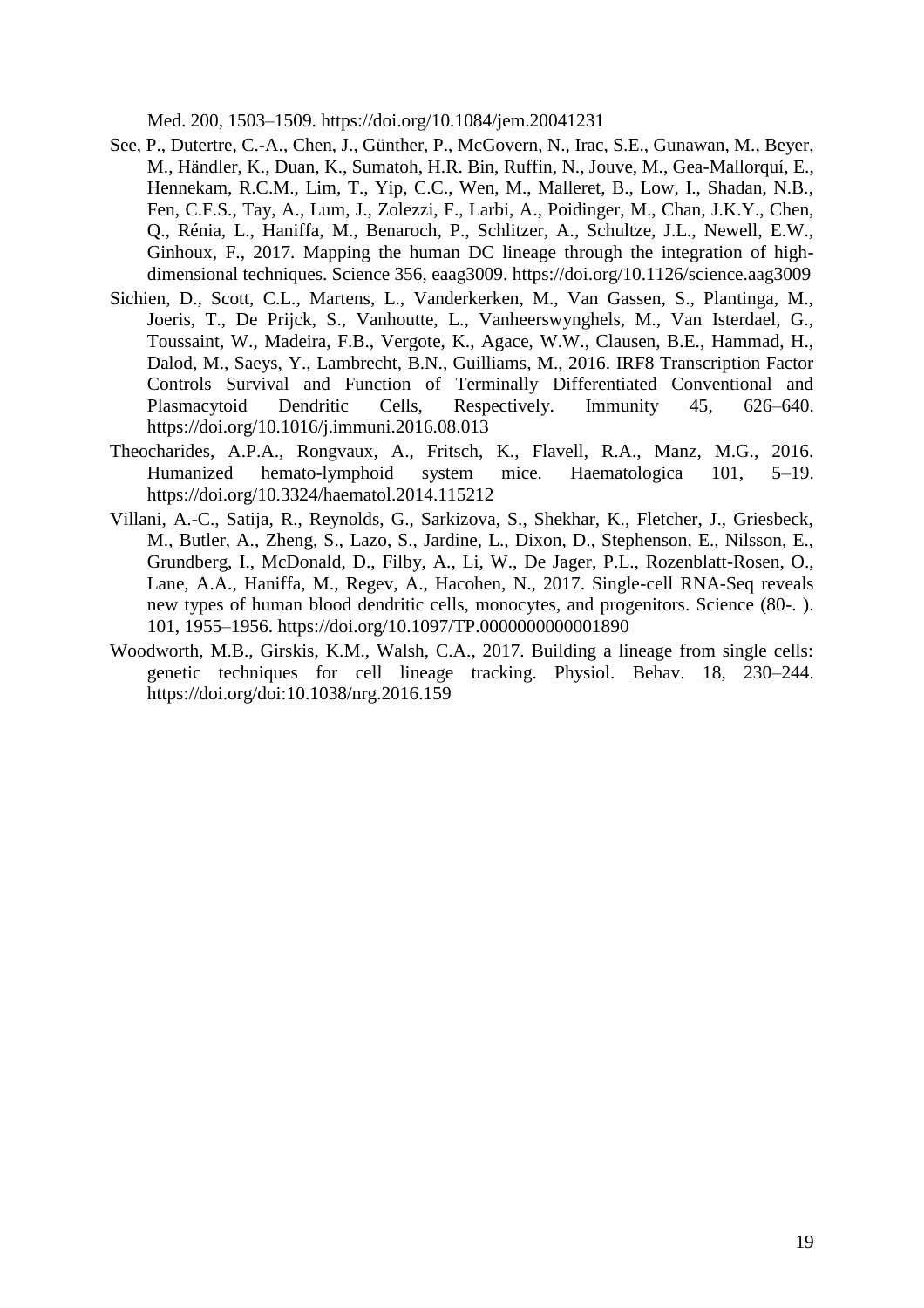#### **Table 1.** *In vitro* **culture models for the differentiation of human hematopoietic progenitors into dendritic cells.** Some models include a step for "progenitor expansion" without stromal cell lines.

| Progenitor                                                                                                                 |                                                              | <b>Culture conditions</b>        |                |                       |                                              |                  |                                                                                                                                                                                                                                    |                               |
|----------------------------------------------------------------------------------------------------------------------------|--------------------------------------------------------------|----------------------------------|----------------|-----------------------|----------------------------------------------|------------------|------------------------------------------------------------------------------------------------------------------------------------------------------------------------------------------------------------------------------------|-------------------------------|
|                                                                                                                            |                                                              | Progenitor<br>expansion          |                | <b>Differentation</b> |                                              |                  | Output                                                                                                                                                                                                                             | Ref                           |
| Phenotype                                                                                                                  | <b>Tissue</b><br>origin                                      | cytokines                        | <b>Time</b>    | stromal<br>cell line  | cytokines                                    | Time             |                                                                                                                                                                                                                                    |                               |
| $HSC (CD34+)$                                                                                                              | bone<br>marrow                                               |                                  | ä,             |                       | $GM-CSF +$<br>$IL-4 +$<br>$TNF-a +$<br>Flt3L | 14d              | $DCs$ (CD1a <sup>+</sup> CD86 <sup>+</sup> HLA-DR <sup>+</sup> )                                                                                                                                                                   | (Maraskovsky<br>et al., 2000) |
| HSC<br>$(CD34+CD38-)$                                                                                                      | fetal liver<br>cells                                         |                                  |                | OP <sub>9</sub>       | $IL-7 +$<br>Flt3L                            | 7d               | $pDCs$ (CD303 <sup>+</sup> CD123 <sup>hi</sup> )<br>pro-B cells(CD10 <sup>+</sup> CD19 <sup>+</sup> )<br>Myeloid cells $(CD14+CD11c+)$                                                                                             | (Schotte et al.,<br>2004)     |
| <b>HSC</b><br>$(CD34+CD1a-)$                                                                                               | postnatal<br>thymus                                          | $SCF + IL-7$                     | 1 <sub>d</sub> | OP9                   | $IL-7 +$<br>Flt3L                            | 7d               | $pDCs$ (CD303 <sup>+</sup> CD123 <sup>hi</sup> )                                                                                                                                                                                   | (Dontje et al.,<br>2006)      |
| $HSC (CD34+Flt3+)$                                                                                                         | blood from<br>patients<br>with non-<br>Hodgkin's<br>lymphoma |                                  | ä,             |                       | $GM-CSF +$<br>$TPO +$<br>Flt3L               | 14d              | DC precursors $(CD14^+CD1a^+)$<br>$DCs$ ( $CD1a+CD11c+$ )                                                                                                                                                                          | (Harada et al.,<br>2007)      |
| MLP (CD34 <sup>+</sup> CD38 <sup>+</sup><br>Thv- $1$ <sup>neg-</sup><br>${}^{10}$ CD45RA <sup>+</sup><br>$Flt3+CDD10+$     | cord blood                                                   | $SCF + TPO +$<br>$IL-7 + Flt3L$  | 7d             | OP <sub>9</sub>       | $GM-CSF +$<br>$IL-4$                         | 7d               | $DCs$ (CD14 <sup>cD1a<sup>+</sup>CD11c<sup>+</sup>)</sup>                                                                                                                                                                          | (Doulatov et<br>al., 2010)    |
| $HSC$ (Lin $CD34^+$ )                                                                                                      | cord blood                                                   | $SCF + Flt3L +$<br>$IL-3 + IL-6$ | $7-11d$        |                       | $SCF + GM -$<br>$CSF + IL-4$<br>$+$ Flt3L    | $12 -$<br>14d    | DCs (Lin HLA-DR <sup>+</sup> :<br>CD141 <sup>+</sup> CLEC9A <sup>+</sup> or CD11b <sup>+</sup> )                                                                                                                                   | (Poulin et al.,<br>2012)      |
| $HSC (CD34+)$                                                                                                              | G-CSF<br>mobilized<br>cells from<br>peripheral<br>blood      |                                  |                |                       | $F1t3L +$<br><b>TPO</b>                      | 21d              | $pDC (CD123+)$<br>cDC (CD1b/ $c^+$ or CLEC9A <sup>+</sup> )                                                                                                                                                                        | (Proietto et al.,<br>2012)    |
| pre-cDC (CD34 <sup>-</sup><br>$CD117$ <sup>+</sup><br>CD135 <sup>+</sup> CD116 <sup>+</sup> CD<br>45RA+CD115<br>$HLA-DR^+$ | cord blood                                                   |                                  |                |                       | $F1t3L +$<br>$SCF + GM -$<br>CSF             | 7d               | $DC1 (CD141+)$<br>$DC2 (CD1c+)$                                                                                                                                                                                                    | (Breton et al.,<br>2015)      |
| $HSC (CD34+)$                                                                                                              | cord blood                                                   |                                  |                | MS5                   | $Flt3L +$<br>$SCF + GM -$<br>CSF             | 14d              | pDCs (CD303 <sup>+</sup> CD1c <sup>-</sup> )<br>DC1 (CD141 <sup>+</sup> CLEC9a <sup>+</sup> )<br>$DC2$ (CD141 $CD1c^+$ )<br>Monocytes $(CD14+)$<br>Granulocytes (CD66b <sup>+</sup> )<br>B cells $(CD19+)$<br>$NK$ cells $(CD56+)$ | (Lee et al.,<br>2015a, 2015b) |
| Monocytes $(CD14+)$                                                                                                        | peripheral<br>blood                                          |                                  | L,             | ä,                    | $M-CSF +$<br>$IL-4 +$<br>$TNF\alpha$         | 5 d              | mo-DC $(CD1a^+)$<br>mo-Mac (CD16 <sup>+</sup> )                                                                                                                                                                                    | (Goudot et al.,<br>2017)      |
| MLP (Lin<br>CD34 <sup>+</sup> CD38 <sup>-</sup><br>$CD45RA+CD10+)$                                                         | cord blood                                                   |                                  | ä,             | MS5                   | $F1t3L +$<br>$SCF + GM -$<br>$CSF + IL-4$    | 12d              | DC1 (CD141 <sup>+</sup> CLEC9A <sup>+</sup> )<br>$DC2 (CD1a+)$<br>Monocytes (CD14 <sup>+</sup> )                                                                                                                                   | (Helft et al.,<br>2017)       |
| Monocytes $(CD14+)$                                                                                                        | peripheral<br>blood                                          |                                  |                |                       | $GM-CSF +$<br>$IL-4$                         | 6d               | mo-DC (CD14 <sup>-</sup> CD209 <sup>+</sup> )                                                                                                                                                                                      | (Sander et al.,<br>2017)      |
| HSC-MPP<br>$(CD34+CD38-$<br>CD45RA CD90 <sup>+</sup><br>and CD90 <sup>-</sup>                                              | cord blood                                                   |                                  | ä,             | $MS5 +$<br>OP9        | $F1t3L +$<br>$SCF + GM -$<br>CSF             | $2 - 3$<br>weeks | DCs (DC1, DC2 and pDC)<br>Granulocytes, Monocytes,<br>Megakaryocytes, Erythrocytes<br>NK and B cells                                                                                                                               | (Lee et al.,<br>2017)         |
| $HSC (CD34+)$                                                                                                              | bone<br>marrow                                               |                                  | ÷,             | OP9-DL1               | $GM-CSF +$<br>$Flt3L +$<br>SCF               | $14 - 21$<br>d   | DC1 (CD141 <sup>+</sup> CLEC9A <sup>+</sup> )<br>$DC2$ ( $CD1c+CD11c+$ )<br>pDC (CD303/4 <sup>hi</sup> CD123 <sup>hi</sup> )<br>Monocytes (CD14 <sup>+</sup> CD11c <sup>+</sup> )                                                  | (Kirkling et<br>al., 2018)    |
| $HSC (CD34+)$                                                                                                              | cord blood                                                   | $Flt3L + SCF +$<br>$TPO + IL-7$  | 7d             | $OP9 +$<br>OP9-DL1    | $F1t3L +$<br>$TPO + IL-7$                    | 18-21<br>d       | $pDCs$ (CD303 <sup>+</sup> CD123 <sup>hi</sup> )<br>DC1 (CD141 <sup>+</sup> CLEC9A <sup>+</sup> )                                                                                                                                  | (Balan et al.,<br>2018)       |